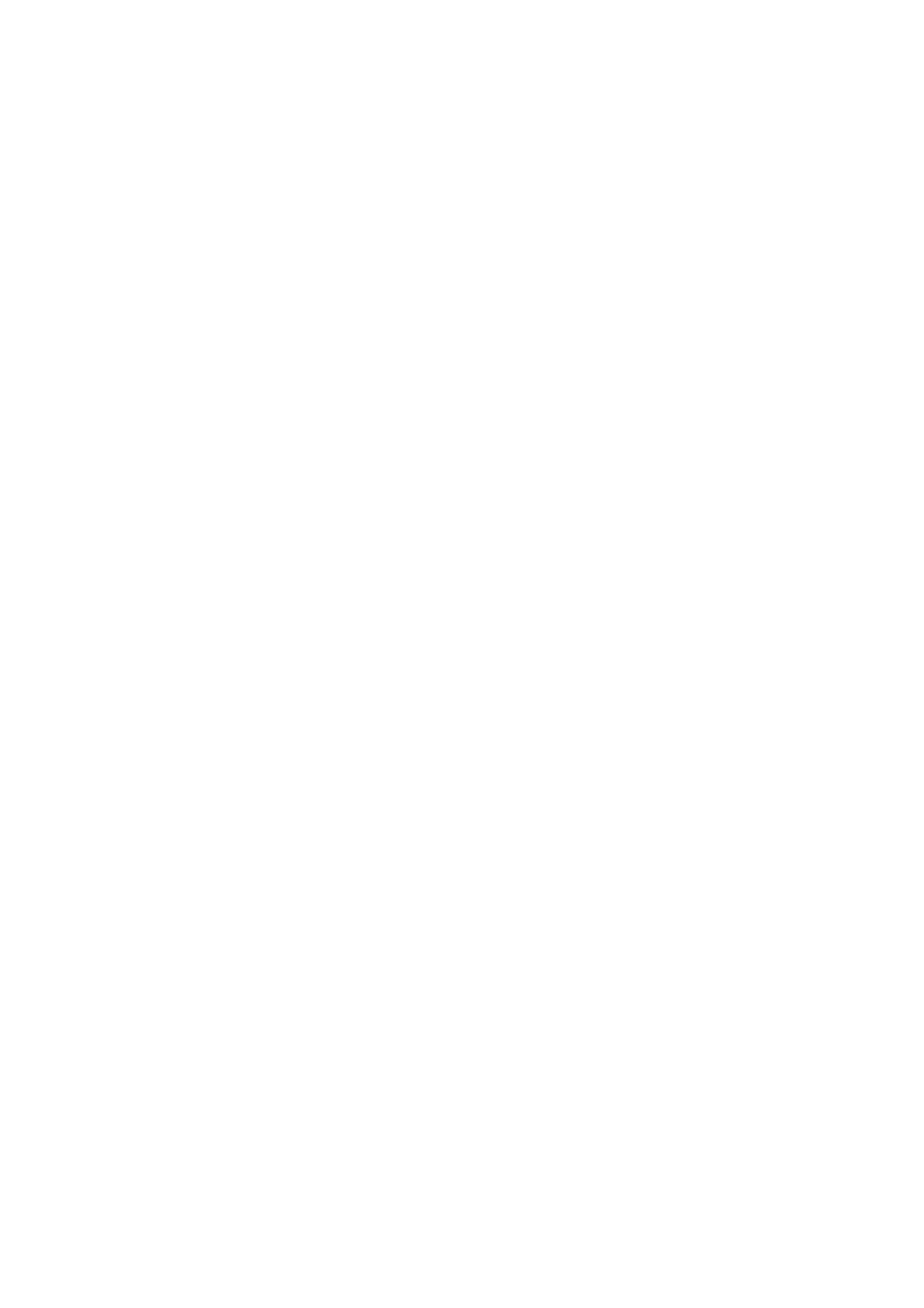# **NO. 13 OF 2011**

# **URBAN AREAS AND CITIES ACT**

ARRANGEMENT OF SECTIONS

# PART I – PRELIMINARY

# *Section*

- 1. Short title and commencement.
- 2. Interpretation.
- 3. Objects and purposes of the Act.

# PART II – CLASSIFICATION AND

# ESTABLISHMENT OF URBAN AREAS AND CITIES

- 4. General classification of urban areas and cities.
- 4A. Boundaries of urban areas and cities.
- 5. Criteria for classifying an area as city.
- 6. Infrastructure in the capital city.
- 7. Conferment of city status.
- 8. Application for Conferment of city status.
- 9. Conferment of municipal status.
- 10. Eligibility for grant
- 10A. Eligibility for grants of the status of market centre.
- 10B. Delineation of boundaries of a market.
- 10C. Management of a market centre.

#### PART III – GOVERNANCE AND MANAGEMENT OF URBAN AREAS AND CITIES

- 11. Principles of governance and management.
- 12. Structures and management of cities, municipalities.
- 13. Boards of cities.
- 13A. Appointment of Secretary of the Board of a city.
- 14. Boards of municipalities.
- 15. Term of office.
- 16. Vacation of office.
- 17. Chairperson and vice-chairperson of the Boards.
- 18. Removal from office.
- 19. Filling of vacancy.
- 20. Governance and management functions of a board.
- 21. Power of boards of cities and municipalities.
- 22. Citizen Fora.
- 23. Ordinary and special meetings of a board.
- 24. Management of information and publicity.
- 25. Remuneration of members of a board.
- 26. Committees of a board.
- 27. Management city county.
- 28. City or municipal manager.
- 29. Appointment of city or municipal manager.
- 30. Qualifications for appointment of city or municipal manager.
- 31. Governance and management of towns.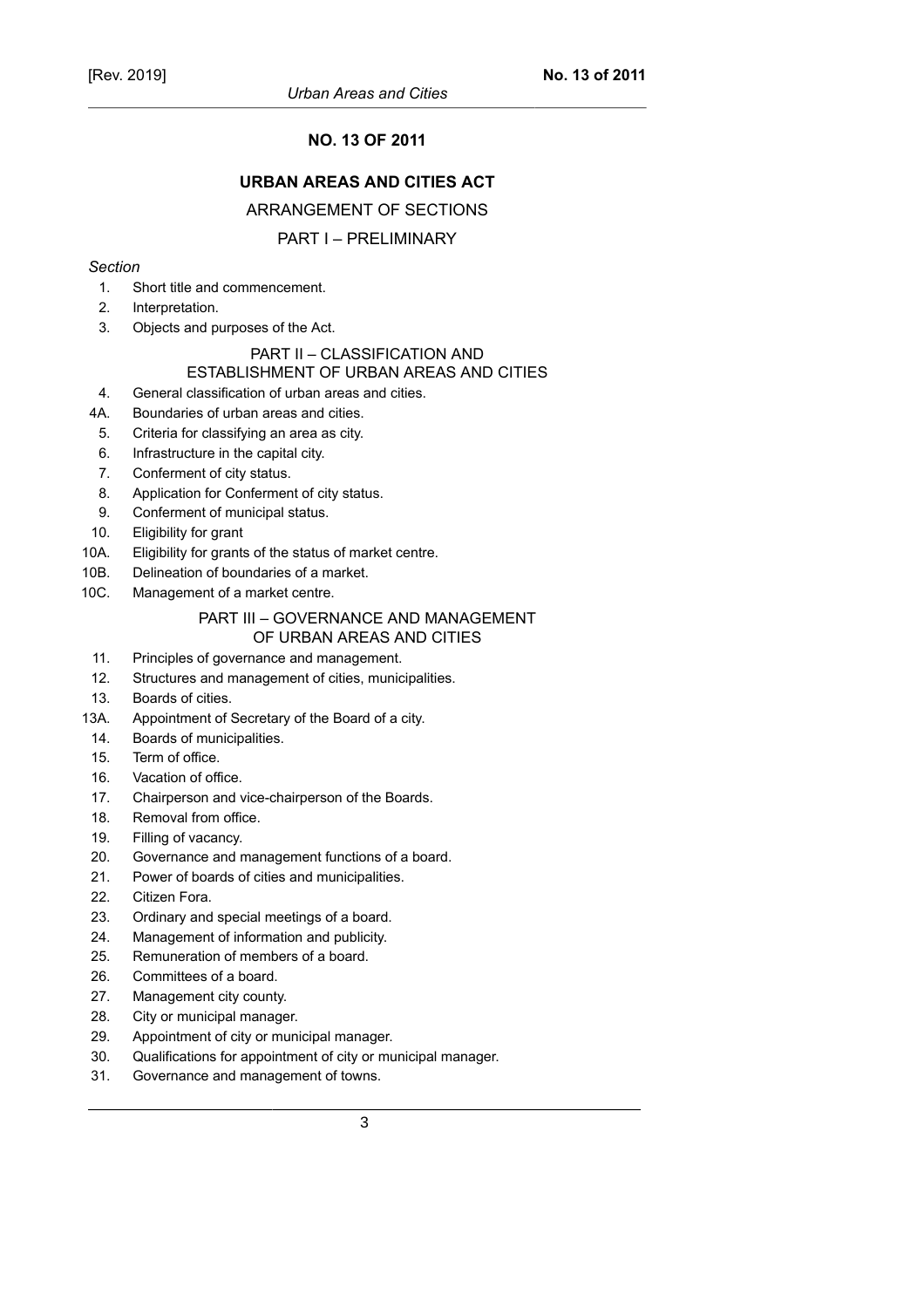- 31A. Functions of a town committee.
- 31B. Appointment of an administrator.

## PART IV – DELIVERY OF SERVICES

- 32. Service delivery by a board.
- 33. Partnership and joint ventures.
- 34. Service delivery in towns.
- 35. Objections by resident.

#### PART V – INTEGRATED DEVELOPMENT PLANNING

- 36. Objectives of integrated urban areas and city development planning.
- 37. Plan to align to county government plans.
- 38. Preparation of integrated city or urban development plans.
- 39. Adoption of an integrated development plan.
- 40. Contents of integrated city and urban area development plan.
- 41. Submission of integrated cities and municipal development plan to the county governor.
- 42. Annual review of integrated and development plan.

## PART VI – FINANCIAL PROVISIONS

- 43. Funds of a board.
- 44. Financial year.
- 45. Annual estimates.
- 46. Accounts and audit.
- 47. Audit report to be laid before board of town committee.
- 48. Display of audited financial statement.
- 49. Pension Schemes.

# PART VII – MISCELLANEOUS PROVISIONS

- 50. Disclosure of personal interest by officers.
- 51. Board to furnish county executive with copies of proceedings.
- 52. Protection against personal liability.
- 53. Regulations.

# PART VIII – TRANSITIONAL PROVISIONS

- 54. Assessment and classification of existing urban areas and cities.
- 55. Rights and liabilities.
- 56. Existing by-laws and orders of local authorities.
- 57. Staff, officers, etc.
- 58. Existing contracts, etc.
- 59. Pending actions and proceedings.
- 60. Municipalities of Mombasa and Kisumu.
- 61. Charges and rates.

#### **SCHEDULES**

| FIRST SCHEDULE —  | CLASSIFICATION OF CITIES AND TOWNS BY<br><b>SERVICES</b>                               |
|-------------------|----------------------------------------------------------------------------------------|
| SECOND SCHEDULE — | RIGHTS OF, AND PARTICIPATION BY<br>RESIDENTS IN AFFAIRS OF THEIR CITY OR<br>URBAN AREA |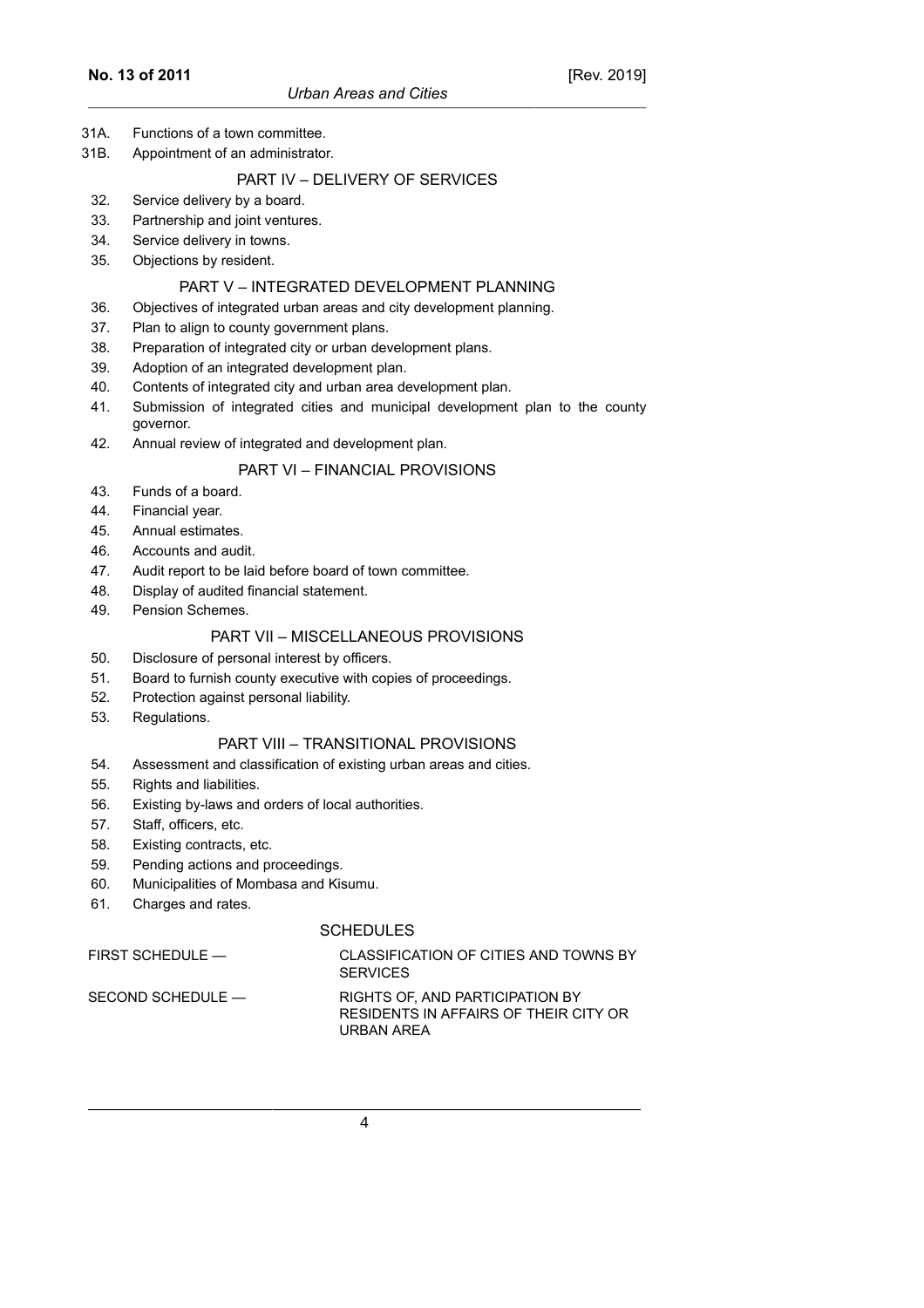*Urban Areas and Cities*

THIRD SCHEDULE — PREPARATION OF AN INTEGRATED PLAN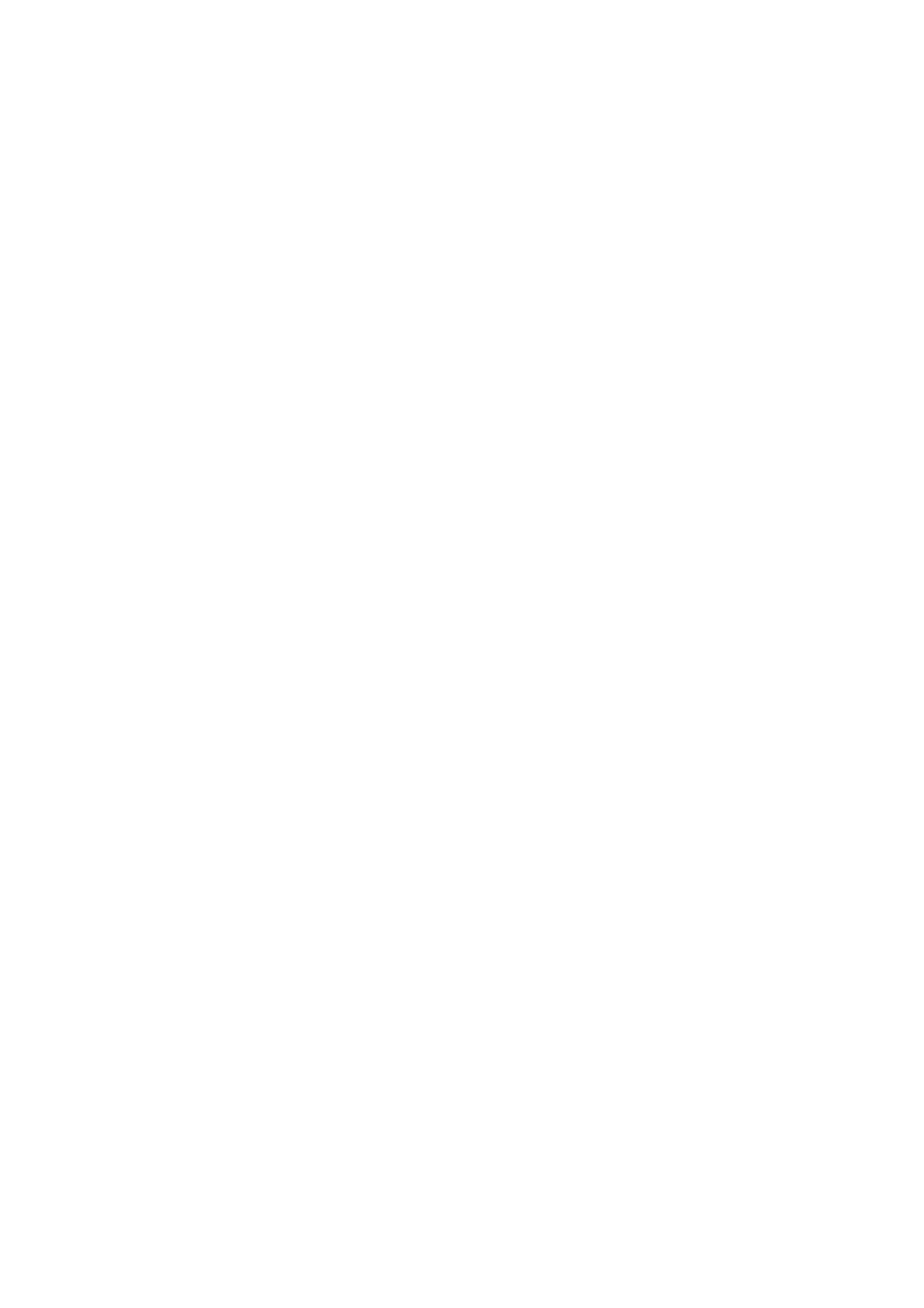#### **NO. 13 OF 2011**

#### **URBAN AREAS AND CITIES ACT**

[*Date of assent: 27th August, 2011.*]

[*Date of commencement: See section 1*.]

**An Act of Parliament to give effect to Article 184 of the Constitution; to provide for the, classification, governance and management of urban areas and cities; to provide for the criteria of establishing urban areas, to provide for the principle of governance and participation of residents and for connected purposes**

[Act No. 13 of 2011, Act No. 12 of 2012, Act No. 18 of 2012, Act No. 7 of 2016, Act No. 3 of 2019.]

#### PART I – PRELIMINARY

#### **1. Short title and commencement**

(1) This Act may be cited as the Urban Areas and Cities Act, 2011.

(2) Subject to subsection (3), this Act shall come into operation after the first elections held under the Constitution.

(3) Part VIII of this Act shall come into operation on the repeal of the Local Government Act (Cap. 265).

#### **2. Interpretation**

(1) In this Act, unless the context otherwise requires—

**"board"** means the board of a city or municipality constituted in accordance with sections 13 and 14 of this Act;

**"Cabinet Secretary"** means the Cabinet Secretary responsible for matters relating to urban areas and cities;

**"capital city"** means a city conferred with the status of a capital city under this Act;

**"city"** means and area conferred with the status of a city under section 8 of this Act;

**"city county"** means a county which is also a city under this Act;

**"Citizen Fora"** means a forum for citizens organised for purposes of participating in the affairs of an urban area or a city under this Act;

**"neighbourhood association"** means a registered cluster of residents groupings actively representing the interests of a recognised constituency of urban citizens within the defined urban jurisdiction;

**"resident population"** means the core urban and peri-urban population of an urban area or city according to the final gazetted results of the last population census carried out by an institution authorized under any written law, preceding the application for grant of any status;

**"transition period"** means the period between the commencement of this Act and three years after the first general elections; and

**"urban area"** means a municipality, a town or a market centre.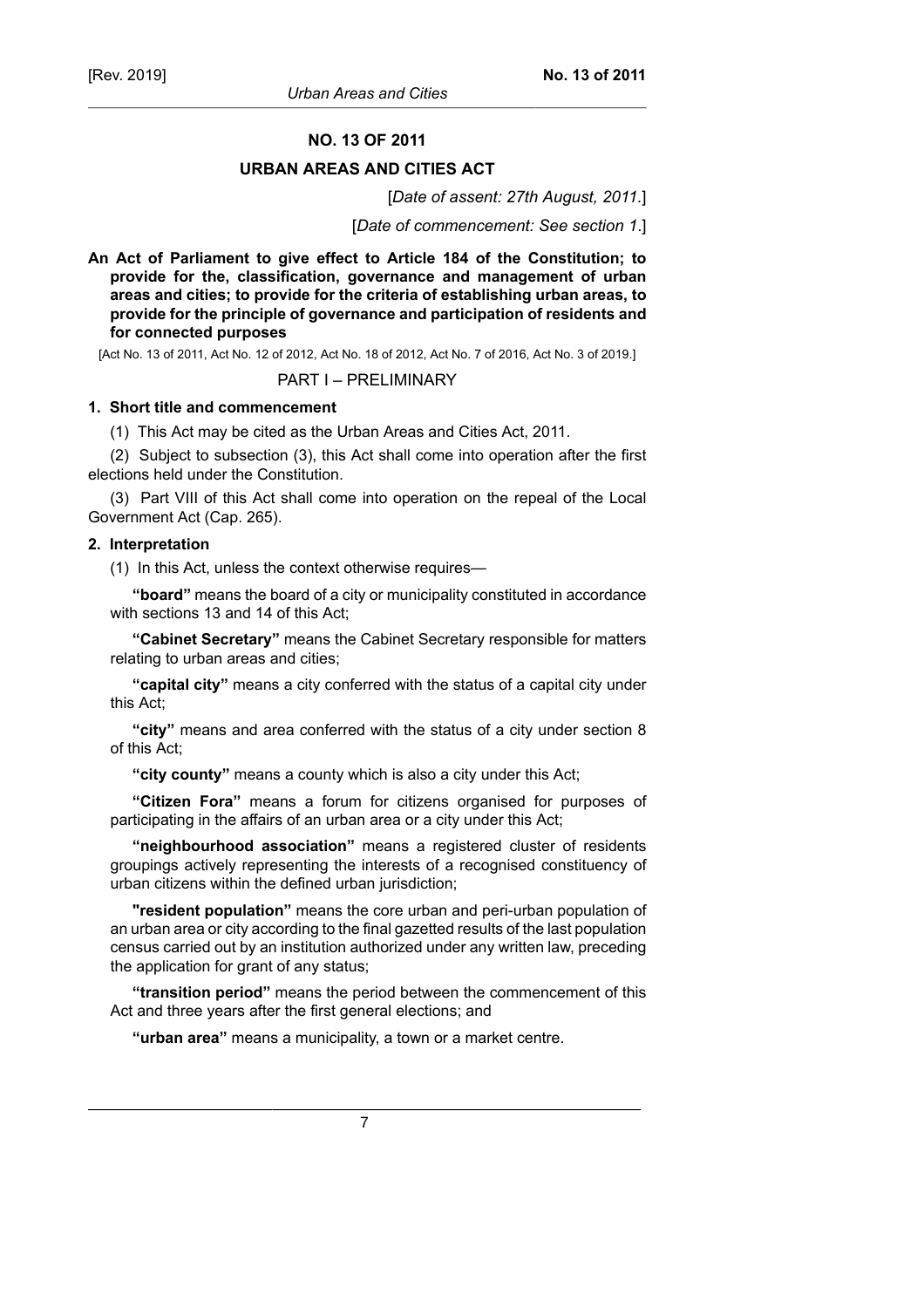#### *Urban Areas and Cities*

[Rev. 2019]

(2) Despite subsection (1), until after the first elections under the Constitution, references in this Act to the expression **"**Cabinet Secretary" shall be construed to mean "Minister".

[Act No. 3 of 2019, s. 2.]

# **3. Objects and purposes of the Act**

(1) The objects and purposes of this Act are to establish a legislative framework for—

- (a) classification of areas as urban areas or cities;
- (b) governance and management of urban areas and cities;
- (c) participation by the residents in the governance of urban areas and cities; and
- (d) other matters for the attainment of the objects provided for in paragraphs (a) to (c).

(2) In implementing this Act, county governments shall comply with the National Urban Development Policy.

[Act No. 3 of 2019, s. 3.]

#### PART II – CLASSIFICATION AND ESTABLISHMENT OF URBAN AREAS AND CITIES

# **4. General classification of urban areas and cities**

An area may be classified as an urban area or city if it satisfies the criteria set out under this Act or any other written law.

## **4A. Boundaries of urban areas and cities**

(1) Delineation of the boundaries of urban areas or cities may be initiated by the Cabinet Secretary or by the relevant county government making a written request to the Cabinet Secretary to appoint the *ad hoc* committee in the manner provided under subsection (2).

(2) The Cabinet Secretary shall, on receipt of a request under subsection (1) or on considering it necessary, appoint by notice in the Kenya Gazette an *ad hoc* committee to delineate the boundaries of an urban area or a city.

(3) The *ad hoc* committee appointed by the Cabinet Secretary under subsection (2) shall comprise—

- (a) a representative of the Independent Electoral and Boundaries Commission, who shall be the chairperson;
- (b) three representatives from the national government drawn from—
	- (i) the Ministry for the time being responsible for urban development;
	- (ii) the Ministry for the time being responsible for environment;
	- (iii) the Ministry for the time being responsible for agriculture;
- (c) three representatives from the county government drawn from—
	- (i) the Department for the time being responsible for urban development;
	- (ii) the Department for the time being responsible for environment;
	- (iii) the Department for the time being responsible for agriculture; and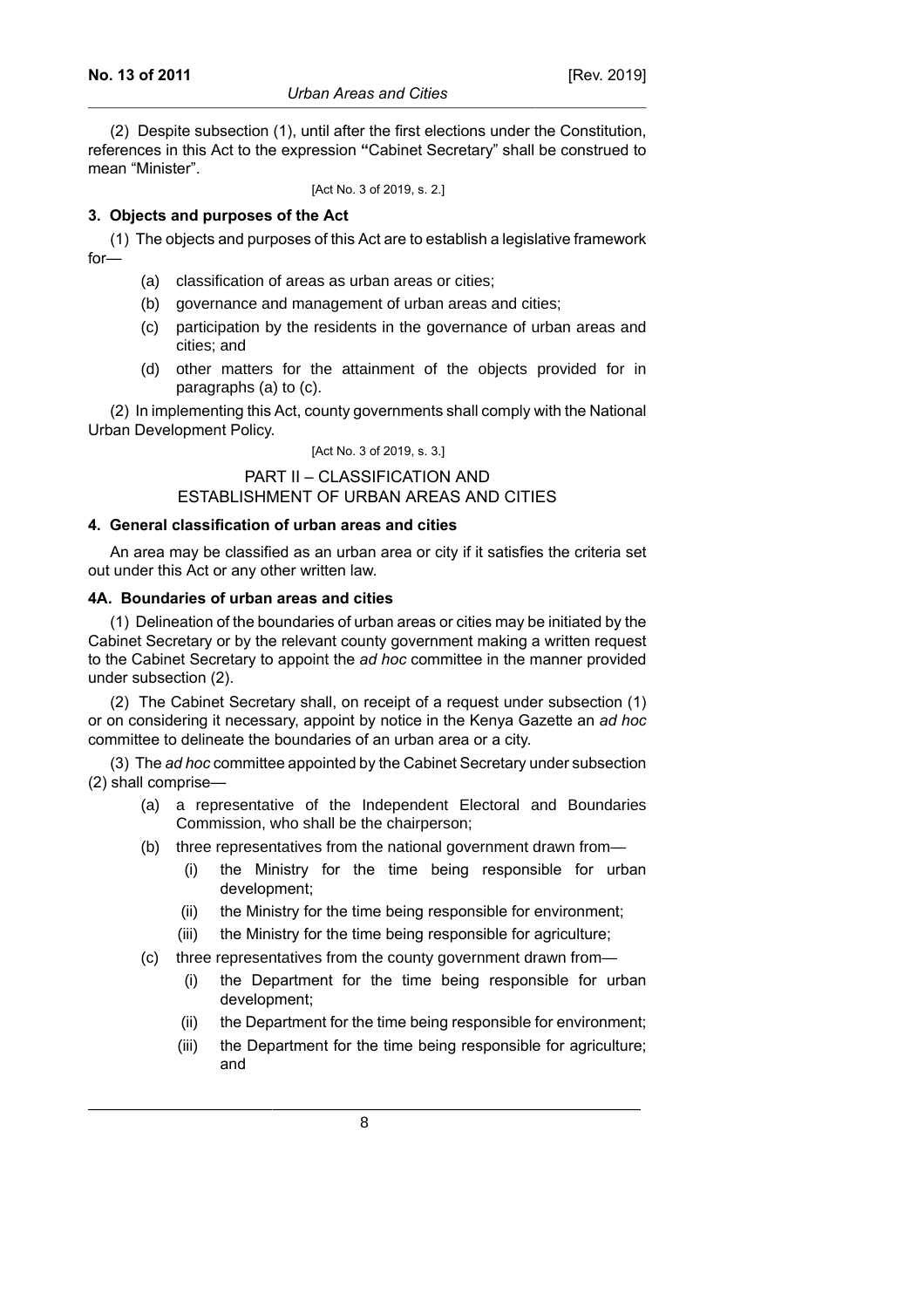- (d) two representatives from the following professional associations—
	- (i) Institute of Surveyors of Kenya; and
	- (ii) Kenya Institute of Planners.
- (4) Where an *ad hoc* committee is to be appointed under sub section (2)—
	- (a) the governor shall nominate the three representatives referred to under subsection (3)(c) for appointment by the Cabinet Secretary; and
	- (b) each of the relevant professional associations shall nominate its representative referred to under subsection (3)(d) for appointment by the Cabinet Secretary.

(5) The representative from the national government drawn from the Ministry for the time being responsible for urban development appointed under subsection (3)(b)(i) shall serve as the secretary to the *ad hoc* committee.

(6) Where the boundaries of an urban area extend to more than one county, membership of the *ad hoc* committee shall include representatives of the relevant counties and the proposal for delineation of the boundaries shall be handled by the Council of Governors.

#### [Act No. 3 of 2019, s. 4.]

# **5. Criteria for classifying an area as city**

(1) Subject to subsection (3), an urban area may be classified as a city under this Act if the urban area satisfies the following criteria—

- (a) has a population of at least two hundred and fifty thousand residents according to the final gazetted results of the last population census carried out by an institution authorized under any written law, preceding the application for grant of city status;
- (b) has an integrated urban area or city development plan in accordance with this Act and other existing laws;
- (c) has demonstrable capacity to generate sufficient revenue to sustain its operation;
- (d) has demonstrable good system and records of prudent management;
- (e) has the capacity to effectively and efficiently deliver its services to its residents and has in existence, the services provided in the First Schedule;
- (f) has institutionalised active participation by its residents in the management of its affairs;
- (g) has infrastructural facilities, including but not limited to roads, street lighting, markets and fire stations, and an adequate capacity for disaster management; and
- (h) has a capacity for functional and effective waste disposal.

(2) Nothing in this section may preclude an area from being conferred with the status of special purpose city under this Act if it has significant cultural, economic or political importance.

[Act No. 12 of 2012, Sch., Act No. 7 of 2016, Sch., Act No. 3 of 2019, s. 5.]

# **6. Management and infrastructure in the capital city**

(1) The capital city of Kenya is Nairobi.

(2) The capital city shall be governed and managed in the same manner as a county government.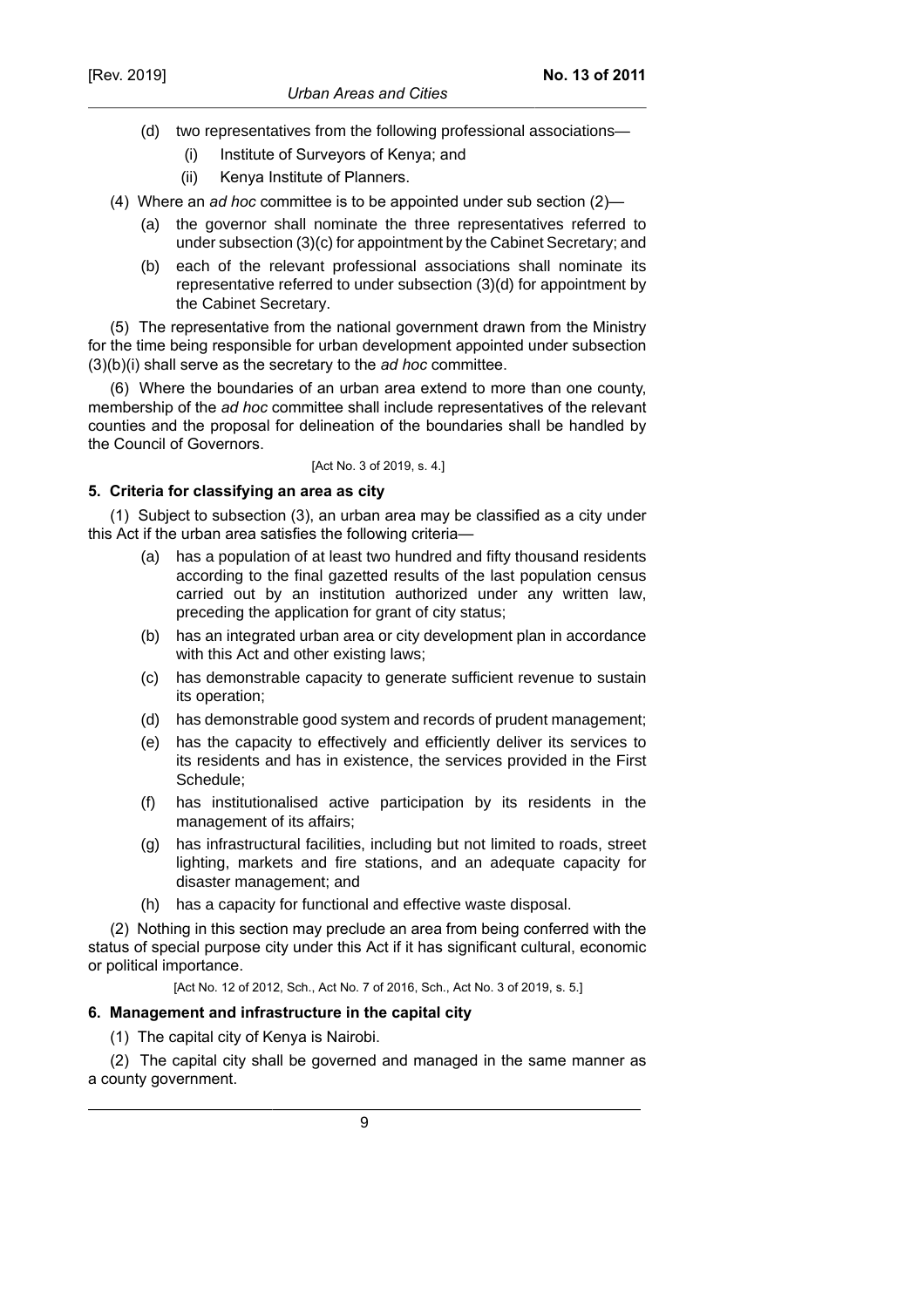(3) The capital city shall provide infrastructure necessary to sustain the following—

- (a) the seat of the national government;
- (b) offices of diplomatic missions;
- (c) efficient transport network connecting to rural areas, towns and other local, regional and international cities; and
- (d) commerce and industry.

(4) The capital city shall decentralise its functions and the provisions of its services to the extent that it is efficient and practicable to do so.

(5) Subject to subsection (2), the two levels of government shall enter into an agreement regarding the performance of functions and delivery of services by the capital city.

(6) An agreement entered into under subsection (5) may provide for—

- (a) the administrative structure of the capital city, subject to the provisions of this Act;
- (b) funding of operations and activities of the capital city;
- (c) the joint projects to be undertaken by both governments in the capital city;
- (d) dispute resolution mechanisms; and
- (e) such other information as the two levels of government may determine.

## **7. Conferment of city status**

The President may, on the resolution of the Senate, confer the status of a city on a municipality that meets the criteria set out in section 5, by grant of a charter in the prescribed form.

# **8. Application for conferment of city status**

(1) The board of a municipality may, upon a resolution, apply to the county executive committee for consideration for the conferment of city status.

(2) Where the executive committee approves the application, the county governor shall constitute an *ad hoc* committee to consider the recommendation and advise as appropriate.

(3) The *ad hoc* committee shall comprise of relevant professionals in good standing nominated by the following institutions taking account of regional, ethnic and gender diversity and representation of persons with disability—

- (a) the Institution of Surveyors of Kenya;
- (b) the Kenya Institute of Planners;
- (c) the Architectural Association of Kenya;
- (d) the Law Society of Kenya;
- (e) an association of urban areas and cities;
- (f) the Institute of Certified Public Accountants of Kenya; and
- (g) the business community.

(4) Where the *ad hoc* committee under subsection (2) determines that the municipality under review meets the requisite criteria for classification as a city, the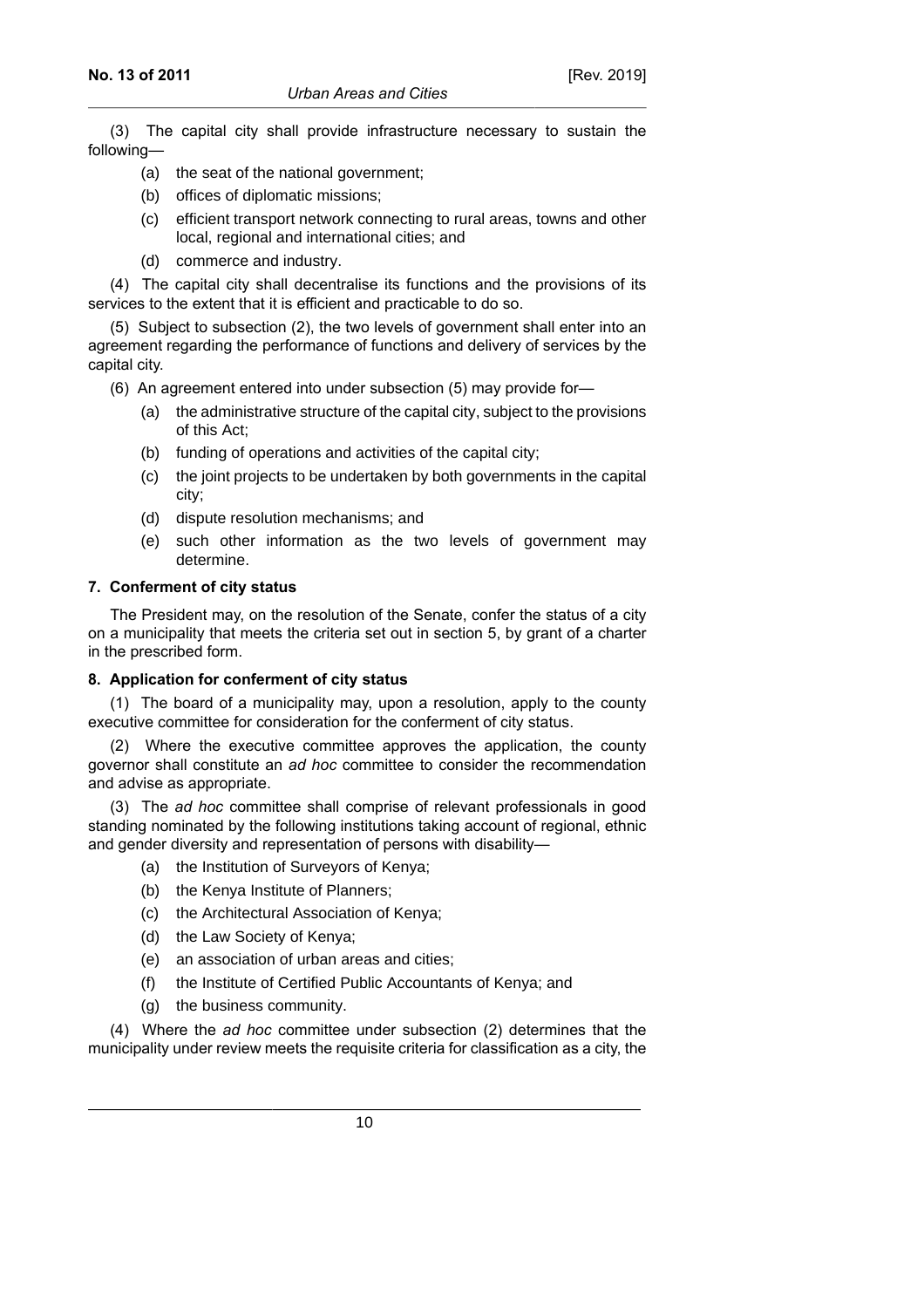county governor shall transmit the recommendation to the county assembly for approval.

(5) Where the county assembly approves the recommendation for conferment of city status to a municipality under this section, the clerk of the county assembly shall transmit the resolution to the senate for consideration.

(6) Where the senate approves the recommendation, the clerk of the senate shall forward the resolution to the President for conferment of city status on the municipality.

[Act No. 12 of 2012, Sch.]

# **9. Conferment of municipal status**

(1) The county governor may, on the resolution of the county assembly, confer the status of a municipality on a town that meets the criteria set out in subsection (3), by grant of a charter in the prescribed form.

(2) The procedure set out under section 8(1) to (4) shall apply with necessary modifications to the conferment of municipal status to a town, except that the conferment shall be done by the county governor.

(3) A town is eligible for the conferment of municipal status under this Act if the town satisfies the following criteria—

- (a) has a population of at least between seventy thousand and two hundred and forty-nine thousand residents according to the final gazetted results of the last population census carried out by an institution authorized under any written law, preceding the grant;
- (b) has an integrated development plan in accordance with this Act;
- (c) has demonstrable revenue collection or revenue collection potential;
- (d) has demonstrable capacity to generate sufficient revenue to sustain its operations;
- (e) has the capacity to effectively and efficiently deliver essential services to its residents as provided in the First Schedule;
- (f) has institutionalised active participation by its residents in the management of its affairs;
- (g) has sufficient space for expansion;
- (h) has infrastructural facilities, including but not limited to street lighting, markets and fire stations; and
- (i) has a capacity for functional and effective waste disposal.

(4) Notwithstanding the provisions of subsection (1), the county governor shall confer the status of a special municipality to the headquarters of the county even where it does not meet the threshold specified under subsection (3)(a).

#### [Act No. 7 of 2016, Sch.]

# **10. Eligibility for grant of a town status**

(1) The county governor may, in consultation with the committee constituted under section  $8(2)$ , confer the status of a town on an area that meets the criteria set out in subsection (2).

(2) An area shall be eligible for the grant of the status of a town under this Act if it has—

(a) a population of at least two thousand residents according to the final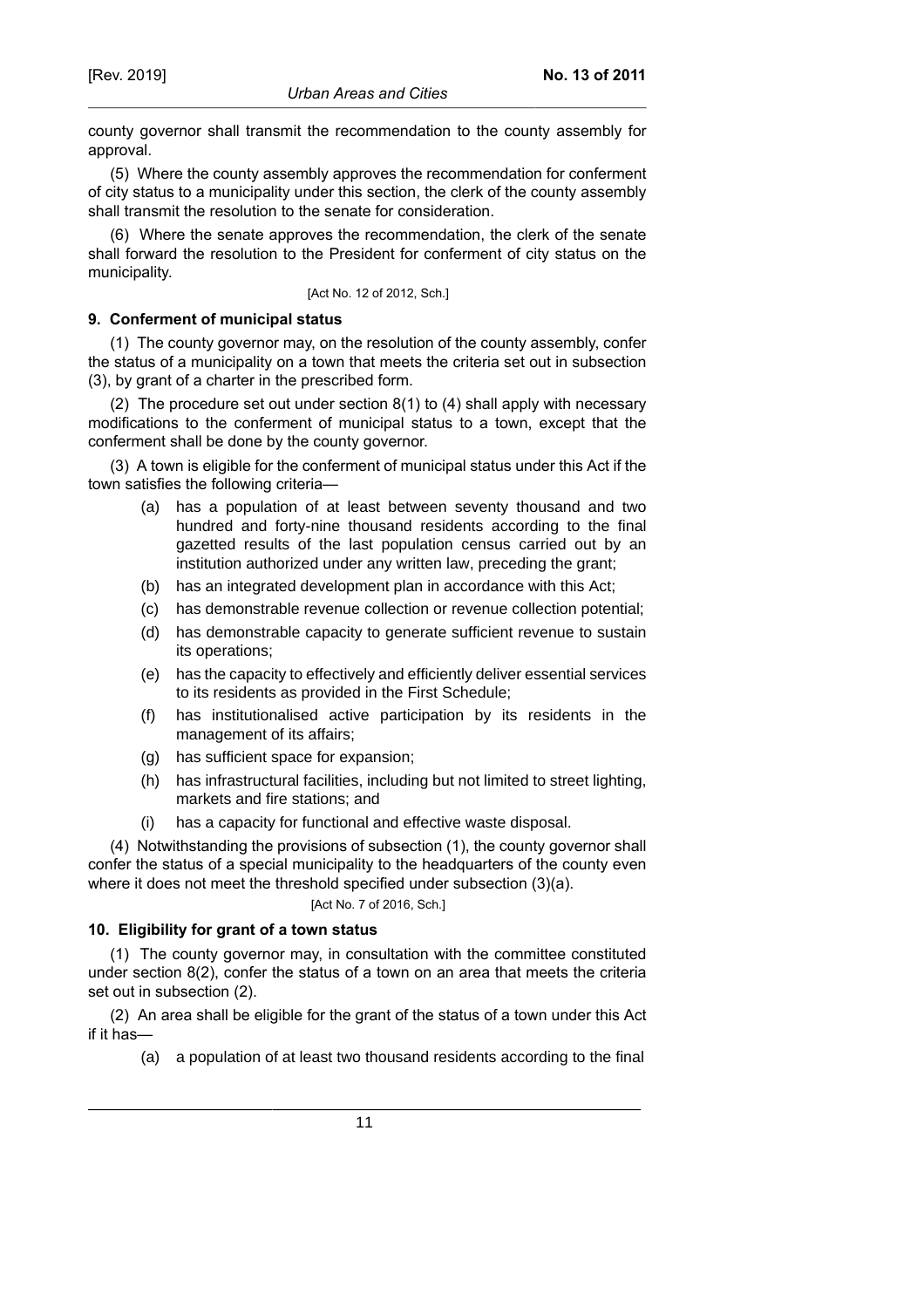[Rev. 2019]

gazetted results of the latest population census carried out by an institution authorized under any written law, preceding the grant;

- (b) demonstrable economic, functional and financial viability;
- (c) the existence of an integrated development plan in accordance with this Act;
- (d) has the capacity to effectively and efficiently deliver its services to its residents and has in existence, the services provided in the First Schedule;
- (e) sufficient space for expansion.

[Act No. 7 of 2016, Sch., Act No. 3 of 2019, s. 6.]

## **10A. Eligibility for grant of the status of market centre**

(1) The county governor may, upon approval of the county assembly, confer the status of a market centre on an area that meets the criteria set out in subsection (2).

(2) An area shall be eligible for the grant of the status of a market centre under this Act if it has—

- (a) a resident population of at least two thousand residents; and
- (b) an integrated urban area development plan in accordance with this Act and any other existing law.

[Act No. 3 of 2019, s. 7.]

## **10B. Delineation of boundaries of a market**

(1) Delineation of the boundaries of a market may be initiated by a county governor.

(2) The county governor shall, for the purpose of subsection (1), appoint by notice in the county *Gazette* an *ad hoc* committee to delineate the boundaries of a market.

(3) The *ad hoc* committee appointed by the county governor under subsection (2) shall comprise—

- (a) a representative of the Independent Electoral and Boundaries Commission based at the county office, who shall be the chairperson;
- (b) two representatives from the county government drawn from—
	- (i) the county department for the time being responsible for urban development who shall be the secretary;
	- (ii) the county department for the time being responsible for environment;
- (c) a representative of the national government based at the county office;
- (d) two representatives from the following professional associations in the county—
	- (i) Institute of Surveyors of Kenya; and
	- (ii) Kenya Institute of Planners.

(4) Each professional association shall nominate its representative referred to under subsection (3)(d) for appointment by the county governor.

(5) Where the boundaries of a market extend to more than one county, the membership of the *ad hoc* committee shall include representatives of the relevant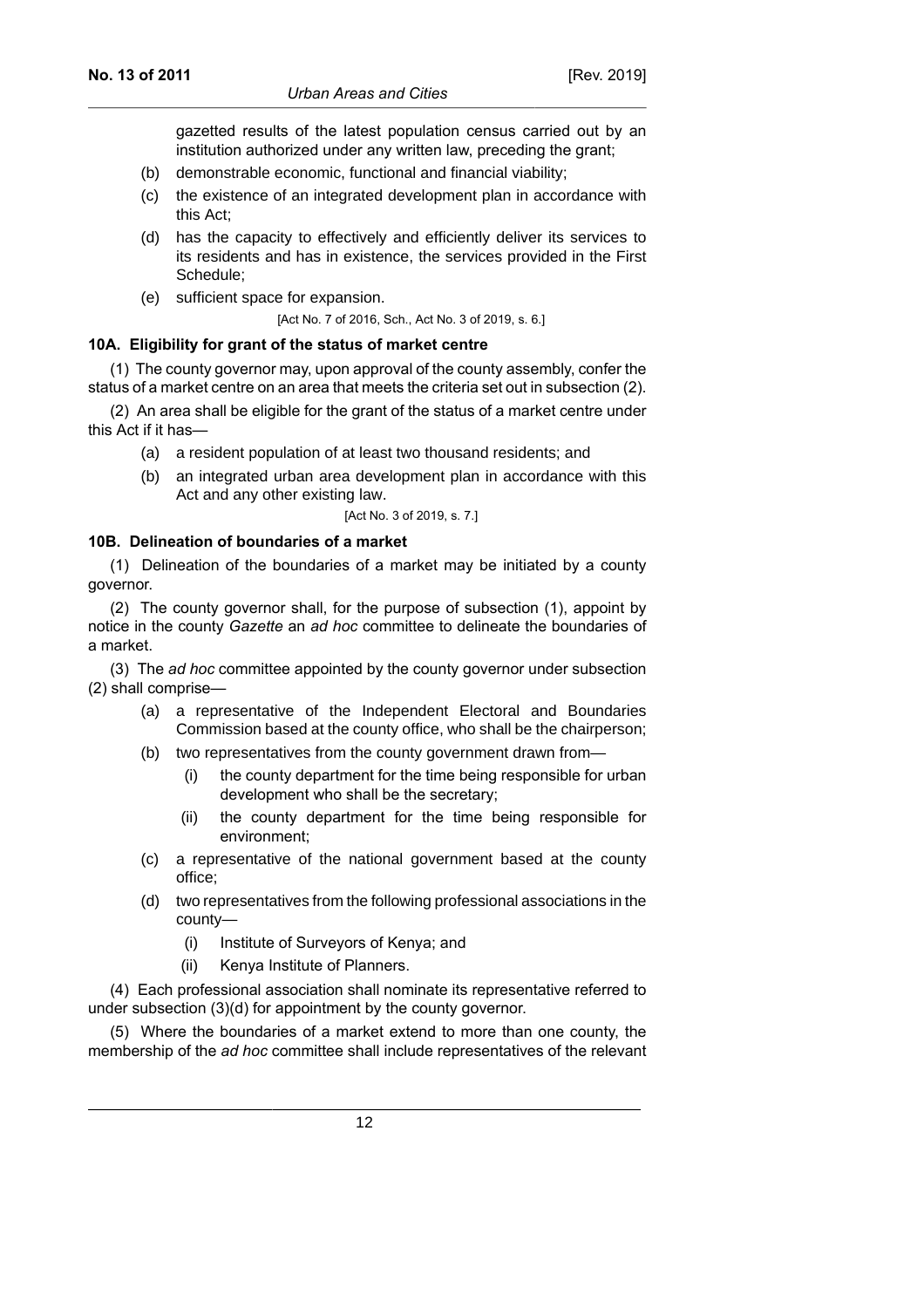counties and the proposal for delineation of the boundaries shall be handled by the Council of Governors.

[Act No. 3 of 2019, s. 7.]

# **10C. Management of a market centre**

A market centre shall be governed and managed by the county government.

[Act No. 3 of 2019, s. 7.]

# PART III – GOVERNANCE AND MANAGEMENT OF URBAN AREAS AND CITIES

# **11. Principles of governance and management**

The governance and management of urban areas and cities shall be based on the following principles—

- (a) recognition and respect for the constitutional status of county governments;
- (b) recognition of the principal and agency relationship between the boards of urban areas and cities and their respective county governments including—
	- (i) the carrying out by a board of such functions as may be delegated by the county government;
	- (ii) financial accountability to the county government; and
	- (iii) the governance by each board for and on behalf of the county government;
- (c) promotion of accountability to the county government and residents of the urban area or city;
- (d) institutionalised active participation by its residents in the management of the urban area and city affairs;
- (e) efficient and effective service delivery; and
- (f) clear assignment of functions.

# **12. Structures and management of cities, municipalities**

(1) The management of a city and municipality shall be vested in the county government and administered on its behalf by—

- (a) a board constituted in accordance with section 13 or 14 of this Act;
- (b) a manager appointed pursuant to section 28; and
- (c) such other staff or officers as a the county public service may determine.

(2) The board of an area granted the status of a city or municipality under this Act shall be a body corporate with perpetual succession and a common seal and shall, in its corporate name, be capable of—

- (a) suing and being sued;
- (b) taking, purchasing or otherwise acquiring, holding, charging or disposing of movable and immovable property;
- (c) borrowing money or making investments;
- (d) entering into contracts; and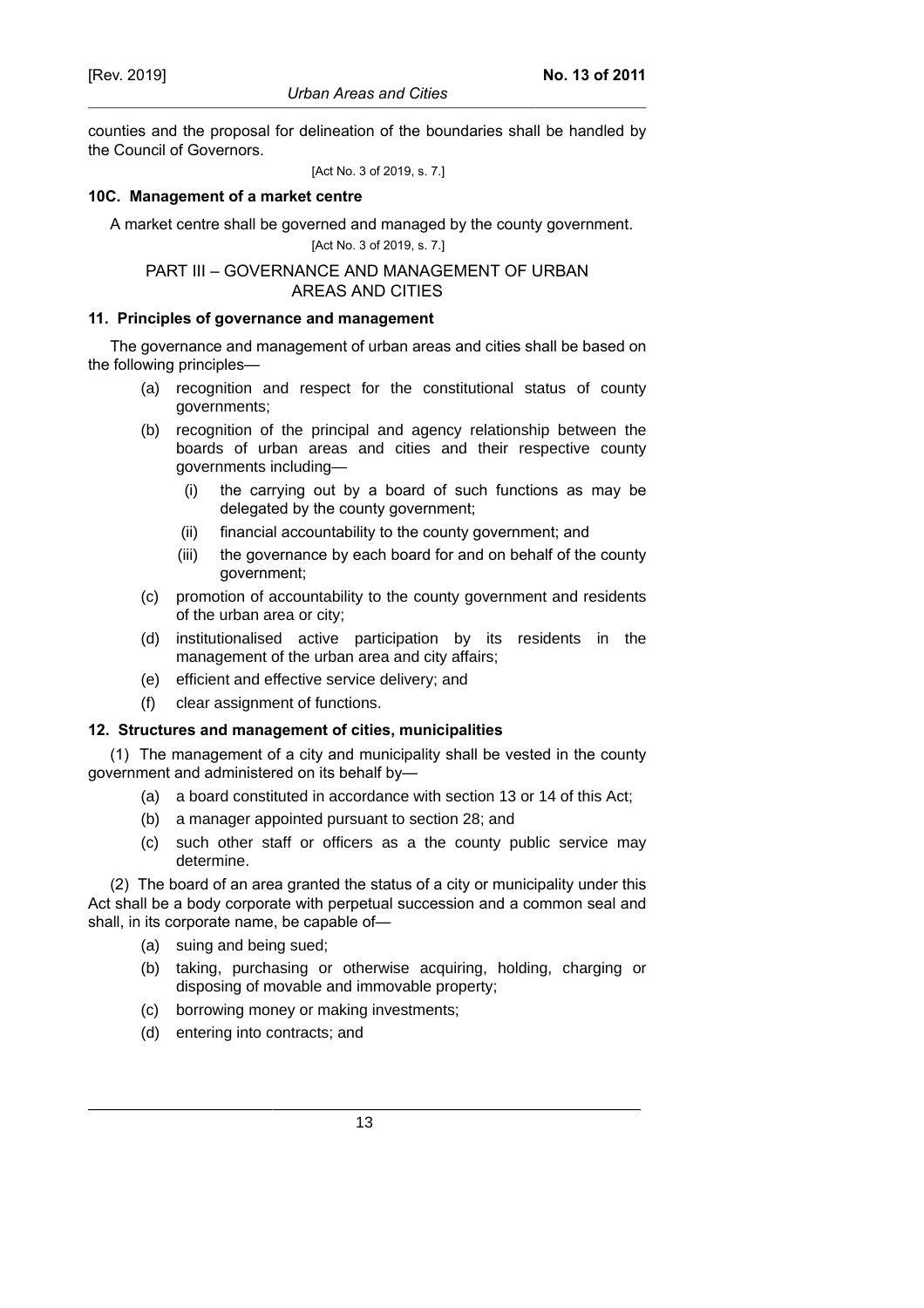(e) doing or performing all other acts or things for the proper performance of its functions in accordance with this Act or any other written law which may lawfully be done or performed by a body corporate.

(3) The governance and management of a city county shall be in accordance with the law relating to county governments.

[Act No. 3 of 2019, s. 8.]

# **13. Boards of cities**

(1) A board of a city shall consist of not more than eleven members, six of whom shall be appointed through a competitive process by the county governor, with the approval of the county assembly.

(1A) The members of the Board of a city appointed under subsection (1) shall be constituted as follows—

- (a) the county executive member for the time being responsible for cities and urban areas or his representative;
- (b) six members who shall be competitively appointed by the county governor, with the approval of the county assembly;
- (c) four members who shall be nominated by the organization specified under subsection (2) and appointed by the county governor, with the approval of the county assembly;
- (d) the Secretary appointed under section 13A, who shall be an ex officio member of the Board.

(2) The four members of the board of a city specified under subsection (1) (c), shall be nominated by—

- (a) an umbrella body representing professional associations in the area;
- (b) an association representing the private sector in the area;
- (c) a cluster representing registered associations of the informal sector in the area; and
- (d) a cluster representing registered neighbourhood associations in the area.

(3) The executive committee shall, while appointing members of the board, ensure gender equity, representation of persons with disability, youth and marginalised groups.

(4) The county governor shall, while considering the nominated members identified by the organizations specified under section 13 (2), require the organizations to produce—

- (a) signed minutes as evidence of an accountable process of nomination;
- (b) evidence of compliance with statutory obligations;
- (c) vetting form to establish that the nominee has complied with the prescribed criteria for appointment as a member of the board.

(5) A person shall be qualified for appointment as a chairperson of the board if that person—

- (a) holds a bachelor's degree from an institution recognized in Kenya;
- (b) has a distinguished career in a medium level management position in either the private or public sector;
- (c) holds at least ten years' post-qualification professional experience; and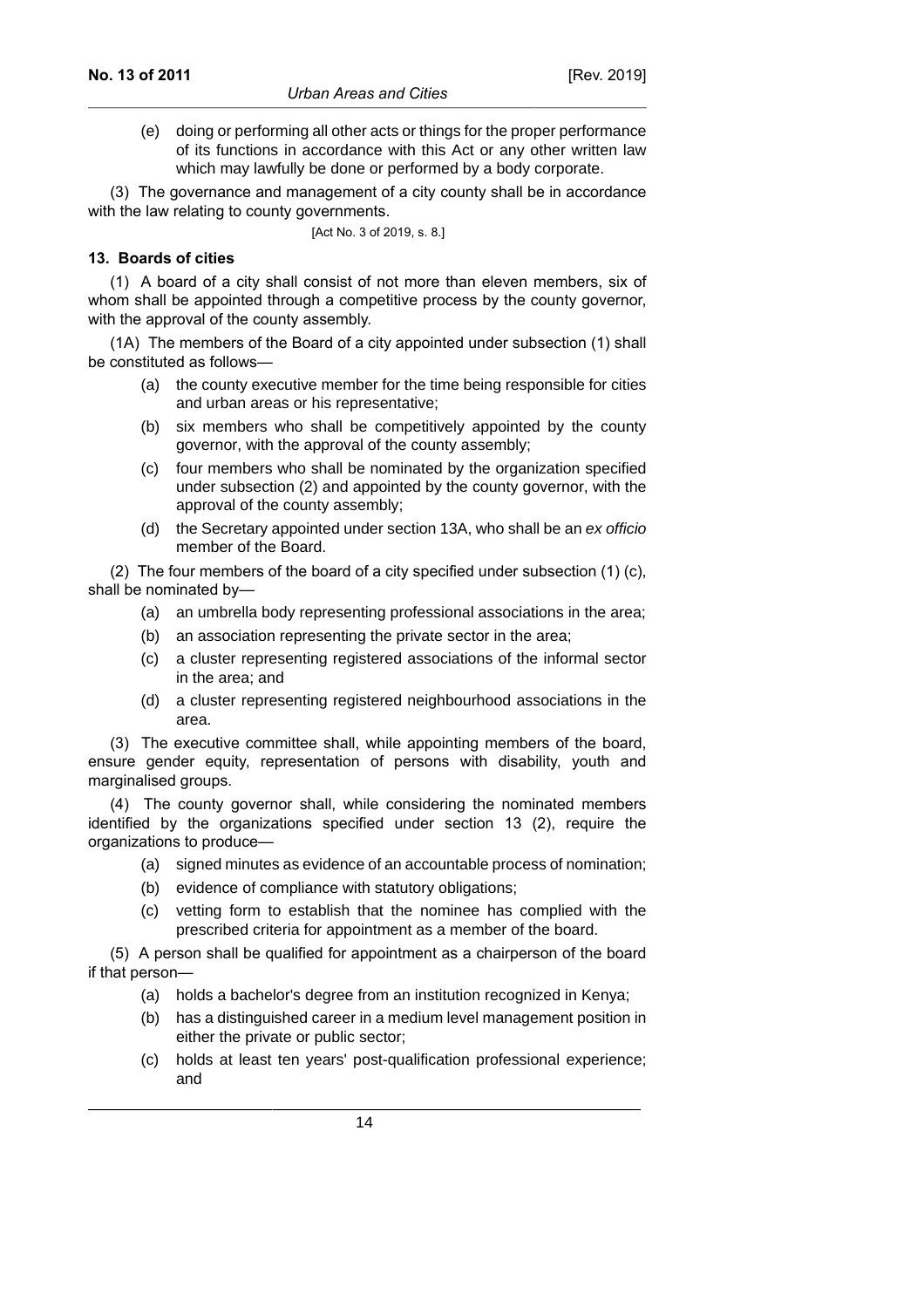(d) satisfies the requirements of Chapter Six of the Constitution.

(6) A person shall be qualified for appointment as a member of the board if that person—

- (a) holds a bachelor's degree from an institution recognized in Kenya;
- (b) has a distinguished career in a medium level management position in either the private or public sector;
- (c) holds at least seven years' post-qualification professional experience; and
- (d) satisfies the requirements of Chapter Six of the Constitution.
- (7) A person shall not be appointed a member of the Board if that person—
	- (a) is an undischarged bankrupt;
	- (b) has been removed from office for contravening the Constitution or any other law;
	- (c) is not a citizen of Kenya; or
	- (d) has, in the conduct of his or her, affairs not met any statutory obligation.

[Act No. 3 of 2019, s. 9.]

# **13A. Appointment of Secretary of the Board of a city**

(1) The county public service board shall, through a competitive process appoint a Secretary to the board on such terms and conditions as the county public service board, in consultation with the city or municipal board, shall determine.

(2) A person is qualified to be appointed as the Secretary of the board, if that person—

- (a) has a degree from an institution recognised in Kenya;
- (b) has at least four years' experience in management; and
- (c) satisfies the requirements of Chapter Six of the Constitution.
- (3) The Secretary shall be—
	- (a) responsible for the day to day management of the affairs of the board; and
	- (b) perform such other duties as may be assigned by the board.
- (4) The Secretary shall hold office for a term of five years.

(5) The provisions of section 16 relating to grounds for vacation of office shall, with necessary modifications, apply to the Secretary of the board appointed under this section.

# [Act No. 3 of 2019, s. 10.]

**14. Boards of municipalities** (1) A board of a municipality shall consist of nine members appointed by the

county governor with the approval of the county assembly. (2) The members of the board appointed under subsection (1) shall be constituted as follows—

(a) the county executive member for the time being responsible for cities and urban areas or his representative;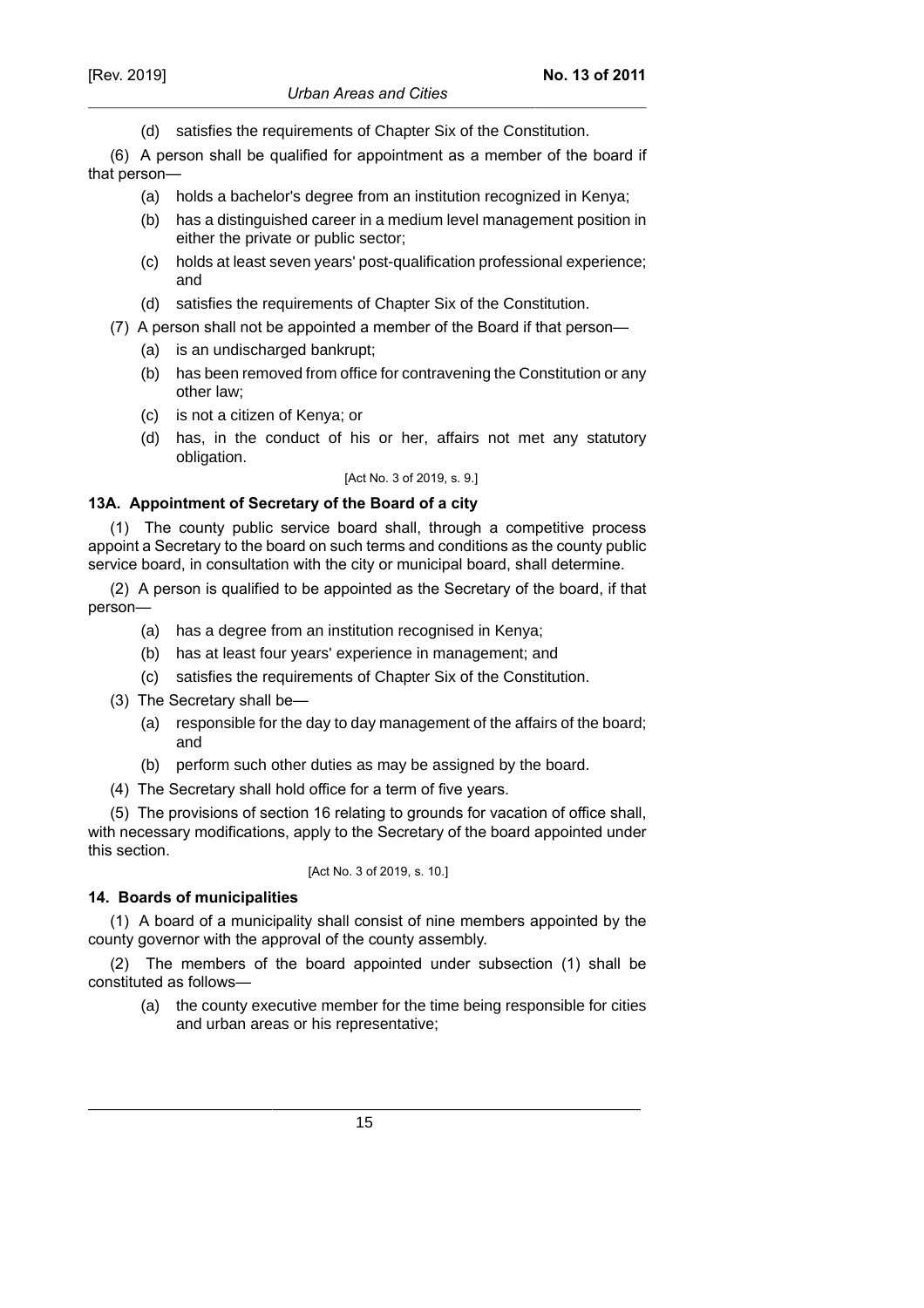- (b) three members who shall be appointed by the county governor, with the approval of the county assembly;
- (c) four members who shall be nominated by an association and appointed by the county governor, with the approval of the county assembly;
- (d) the chief officer responsible for urban development; and
- (e) the municipal manager appointed under section 28 who shall be the secretary of the board and an ex officio member of the board.

(3) The four members of the board of a municipality specified under subsection (2) (c), shall be nominated by—

- (a) an umbrella body representing professional associations in the area;
- (b) an association representing the private sector in the area;
- (c) a cluster representing registered associations of the informal sector in the area; and
- (d) a cluster representing registered neighbourhood associations in the area.

(4) The county governor shall, while appointing the members of the board, ensure gender equity, representation of persons with disability, youth and marginalised groups.

(5) The county governor shall while considering the nominated members identified by the organizations specified under subsection (2), require the organizations to produce—

- (a) signed minutes as evidence of an accountable process of nomination;
- (b) evidence of compliance with statutory obligations; and
- (c) vetting form to establish that the nominee has complied with the prescribed criteria for appointment as a member of the board.

(6) A person shall be qualified for appointment as a chairperson of the board if that person—

- (a) holds at least a degree from an institution recognized in Kenya;
- (b) has a distinguished career in a medium level management position in either the private or public sector;
- (c) holds at least ten years' post-qualification professional experience;
- (d) satisfies the requirements of Chapter Six of the Constitution;
- (e) is ordinarily resident or has a permanent dwelling in the municipality; and
- (f) carries on business in the municipality or has lived in the municipality for at least five years.

(6) A person shall be qualified for appointment as a member of the board if that person —

- (a) holds at least a diploma from an institution recognized in Kenya;
- (b) has a distinguished career in a medium level management position in either the private or public sector;
- (c) holds at least five years' post-qualification professional experience; and
- (d) satisfies the requirements of Chapter Six of the Constitution;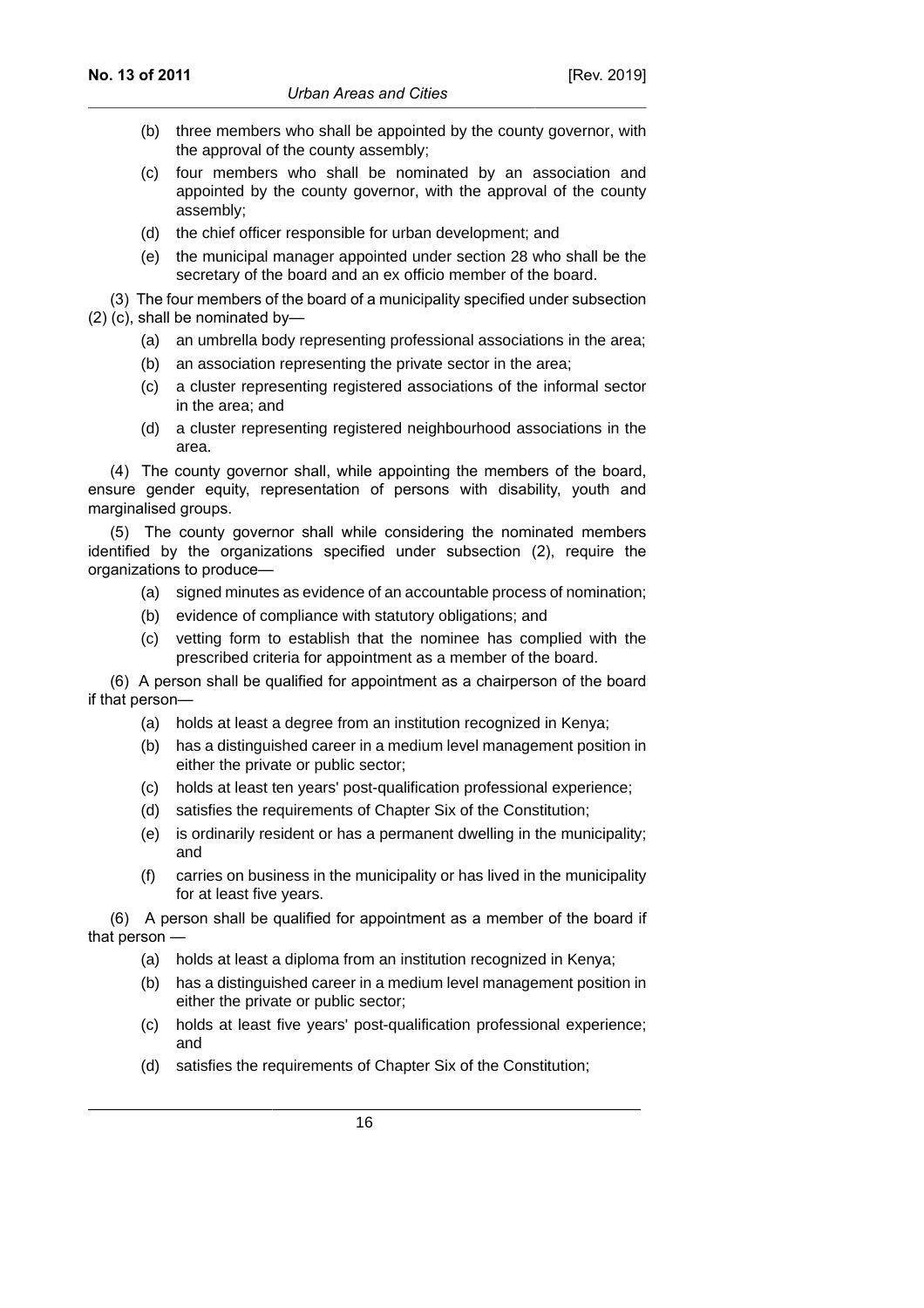- (e) is ordinarily resident or has a permanent dwelling in the municipality; and
- (f) carries on business in the municipality or has lived in the municipality for at least five years.
- (7) A person shall not be appointed as a member of the Board if that person—
	- (a) is an undischarged bankrupt;
	- (b) has been removed from office for contravening the Constitution or any other law;
	- (c) is not a citizen of Kenya; or
	- (d) has in the conduct of his or her affairs not met any statutory obligations.

[Act No. 3 of 2019, s. 11.]

## **15. Term of office**

A member of a board shall hold office for a term of five years, on a part-time basis.

## **16. Vacation of office**

A member of a board shall cease to hold office if the member—

- (a) is unable to perform the functions of the office by reason of mental or physical infirmity;
- (b) is declared or becomes bankrupt or insolvent;
- (c) is convicted of a criminal offence and sentenced to a term of imprisonment of six months or more;
- (d) resigns in writing to the county governor;
- (e) without reasonable cause, the member is absent from three consecutive meetings of the board or committee within one financial year;
- (f) is found guilty of professional misconduct by the relevant professional body;
- (g) is disqualified from holding a public office under the Constitution;
- (h) is convicted of an offence and is sentenced to imprisonment for a term of six months or more;
- (i) in any particular case, the member fails to declare his or her interest in any matter being considered or to be considered by the board or committee;
- (j) engages in any gross misconduct; or
- (k) dies.

#### [Act No. 12 of 2012, Sch.]

# **17. Chairperson and vice-chairperson of the Board**

(1) Subject to subsection (2), there shall be a chairperson and vice-chairperson for each board.

(2) The chairperson and the vice chairperson shall be elected by the members of the board from among themselves during the first meeting of the board, and subsequently whenever a vacancy arises and shall be of opposite gender.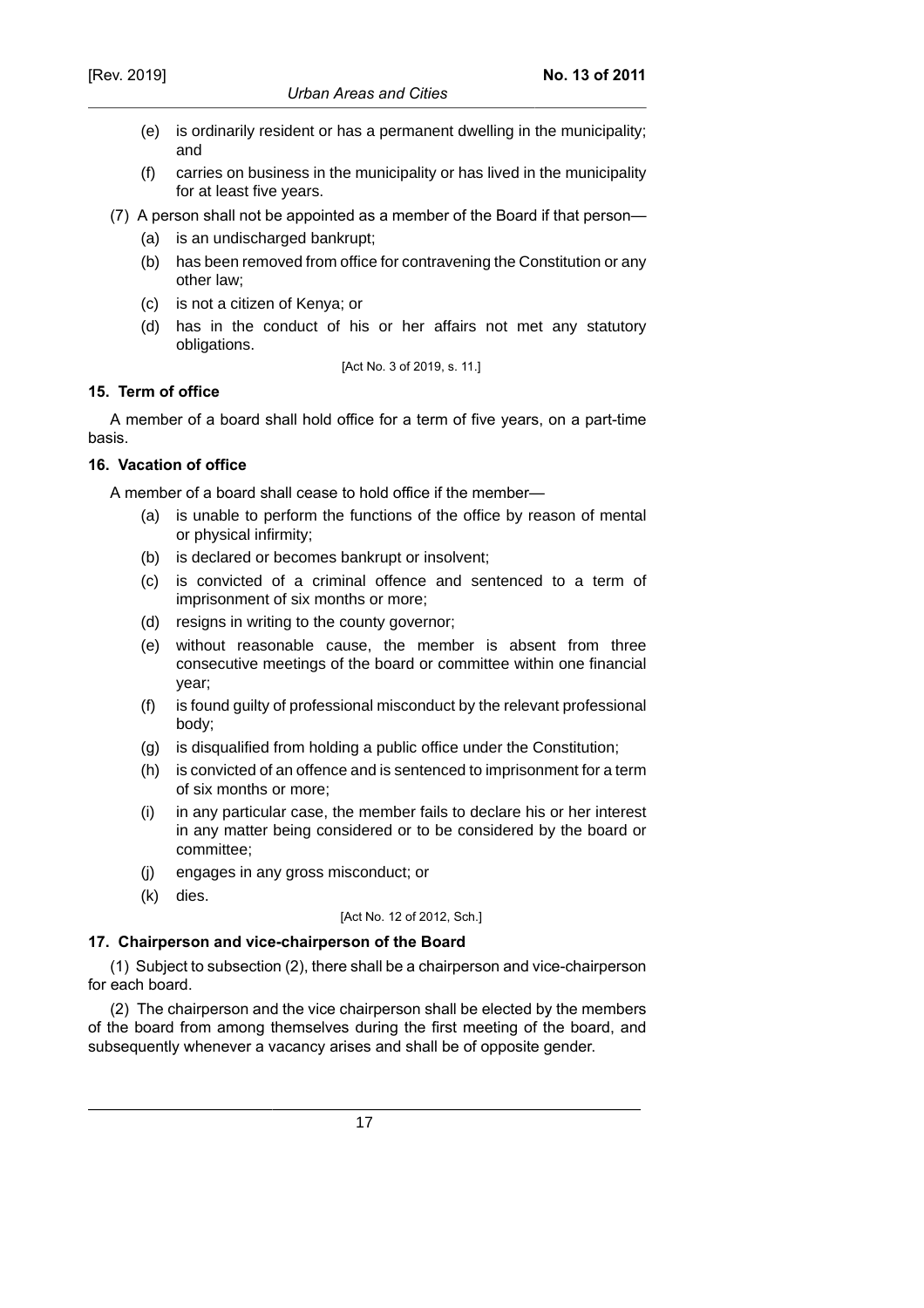(3) The chairperson and vice chairperson shall hold office for a term of five years.

- (4) The chairperson shall—
	- (a) except in the case of a city county, be the head of the board;
	- (b) chair meetings of the board;
	- (c) perform such duties as may be delegated by the board.

(5) The vice chairperson shall, in the absence of the chairperson, perform the functions of chairperson and shall perform such other functions as may be delegated by the chairperson or the board.

## **18. Removal from office**

(1) A person may be removed from the office of chairperson, vice chairperson or a member of the board on any of the grounds provided under section 16(a), (b), (c), (e), (f), (g), (h), (i) and (j).

- (2) A person may be removed under subsection (1)—
	- (a) by the county governor;
	- (b) by the board, supported by the vote of at least two-thirds of the members of the board; or
	- (c) upon petition by the residents of a city or municipality.

(3) A resident of a city or municipality may file a writing petition with a board for the removal of a chairperson or vice chairperson.

(4) The procedure for the removal or petition for removal of a chairperson or vice chairperson under subsections (1) and (2) shall be provided by regulations.

#### **19. Filling of vacancy**

A vacancy in the office of a chairperson, vice chairperson or a member of the board shall, with necessary modification, be filled in accordance with section 13 or 17 of this Act as the case may be.

#### **20. Governance and management functions of a board**

- (1) Subject to the provisions of this Act a board of a city or municipality shall—
	- (a) oversee the affairs of the city or municipality;
	- (b) develop and adopt policies, plans, strategies and programmes, and may set targets for delivery of services;
	- (c) formulate and implement an integrated development plan;
	- (d) control land use, land sub-division, land development and zoning by public and private sectors for any purpose, including industry, commerce, markets, shopping and other employment centres, residential areas, recreational areas, parks, entertainment, passenger transport, agriculture, and freight and transit stations within the framework of the spatial and master plans for the city or municipality as may be delegated by the county government;
	- (e) as may be delegated by the county government, promote and undertake infrastructural development and services within the city or municipality;
	- (f) develop and manage schemes, including site development in collaboration with the relevant national and county agencies;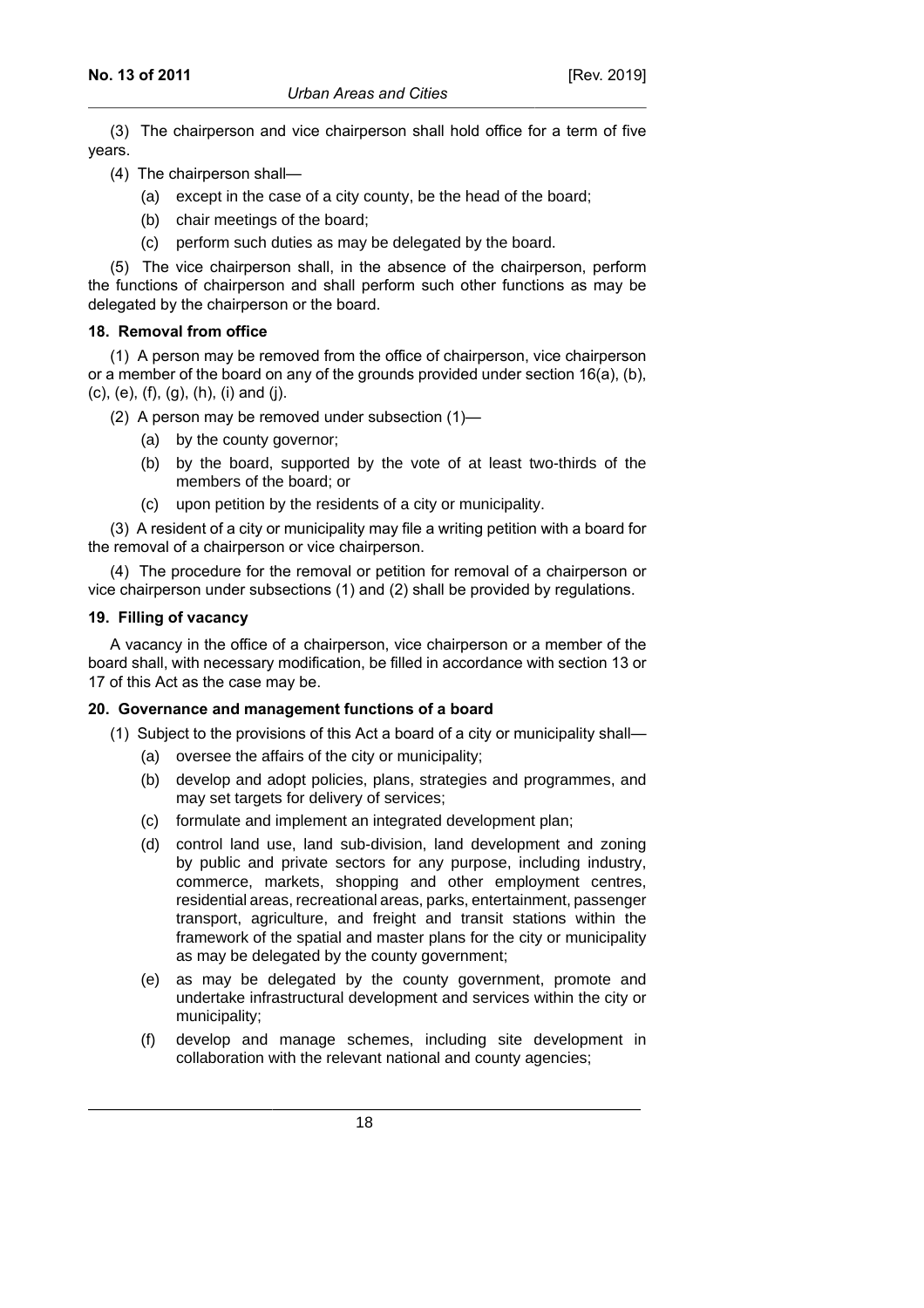- (g) maintain a comprehensive database and information system of the administration and provide public access thereto upon payment of a nominal fee to be determined by the board;
- (h) administer and regulate its internal affairs;
- (i) implement applicable national and county legislation;
- (j) enter into such contracts, partnerships or joint ventures as it may consider necessary for the discharge of its functions under this Act or other written law;
- (k) monitor and, where appropriate, regulate city and municipal services where those services are provided by service providers other than the board of the city or municipality;
- (l) prepare and submit its annual budget estimates to the relevant County Treasury for consideration and submission to the County Assembly for approval as part of the annual County Appropriation Bill;
- (m) as may be delegated by the county government, collect rates, taxes levies, duties, fees and surcharges on fees;
- (n) settle and implement tariff, rates and tax and debt collection policies as delegated by the county government;
- (o) monitor the impact and effectiveness of any services, policies, programmes or plans;
- (p) establish, implement and monitor performance management systems;
- (q) promote a safe and healthy environment;
- (r) facilitate and regulate public transport; and
- (s) perform such other functions as may be delegated to it by the county government or as may be provided for by any written law.
- (2) *Deleted by Act No. 3 of 2019, s. 12(b).*

[Act No. 18 of 2012, First Sch., Act No. 3 of 2019, s. 12(b).]

# **21. Powers of boards of cities and municipalities**

(1) Subject to the Constitution and any other written law, the board of a city or municipality shall, within its area of jurisdiction—

- (a) exercise executive authority as delegated by the county executive;
- (b) ensure provision of services to its residents;
- (c) impose such fees, levies and charges as may be authorised by the county government for delivery of services by the municipality or the city;
- (d) promote constitutional values and principles;
- (e) ensure the implementation and compliance with policies formulated by both the national and county government;
- (f) make by-laws or make recommendations for issues to be included in by-laws;
- (g) ensure participation of the residents in decision making, its activities and programmes in accordance with the Schedule to this Act as provided in the County Governments Act, 2012 and any other national legislation on public participation; and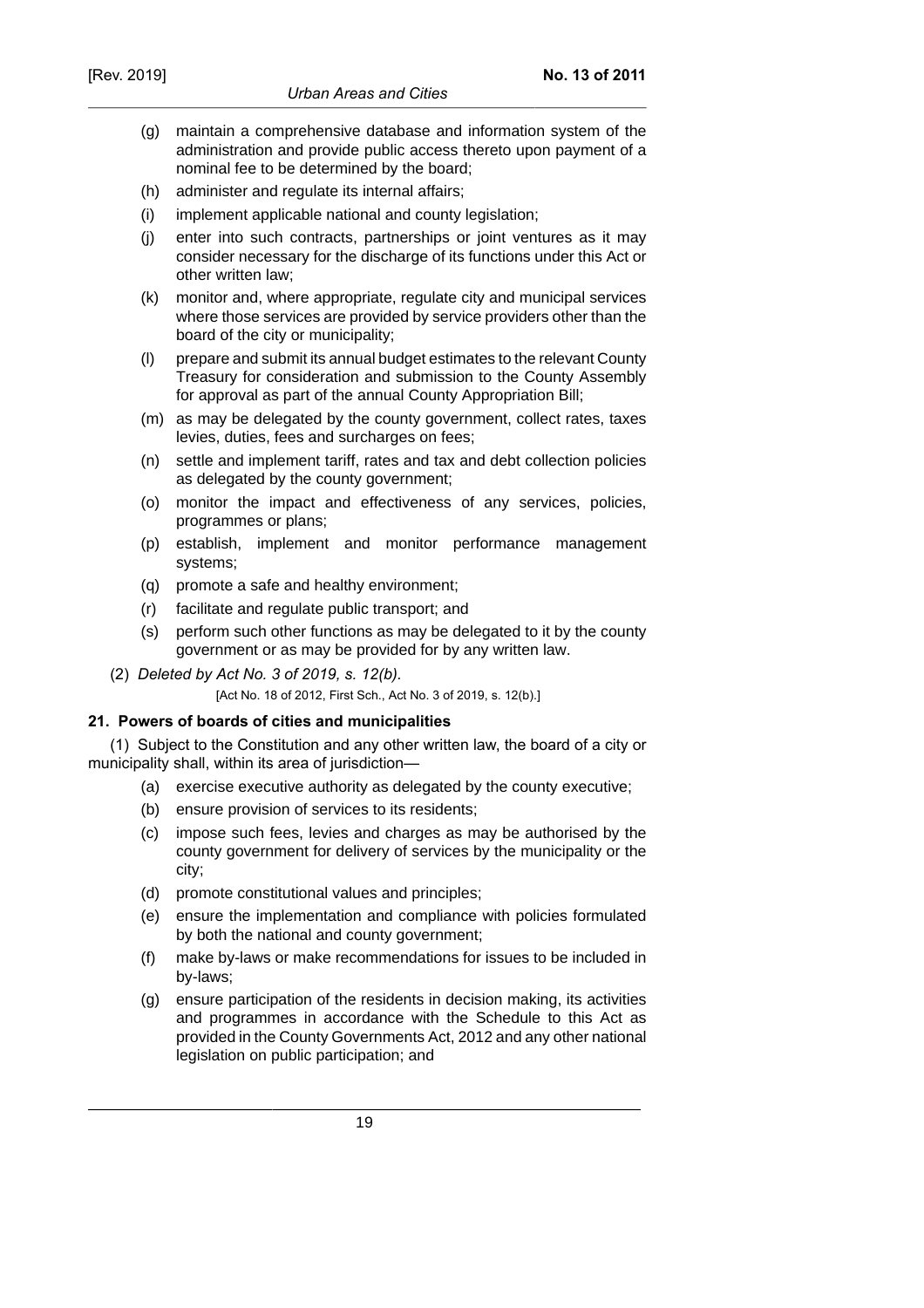(h) exercise such other powers as may be delegated by the county executive committee.

(2) Notwithstanding any other provision in this Act, the board of a city or municipality shall exercise such executive authority as may be delegated by the county executive committee for the necessary performance of its functions under this Act.

[Act No. 3 of 2019, s. 13.]

## **22. Citizen Fora**

(1) Subject to the Second Schedule, residents of a city, municipality or town may—

- (a) deliberate and make proposals to the relevant bodies or institutions on—
	- (i) the provision of services;
	- (ii) proposed issues for inclusion in county policies and county legislation;
	- (iii) proposed national policies and national legislation;
	- (iv) the proposed annual budget estimates of the county and of the national government;
	- (v) the proposed development plans of the county and of the national government; and
	- (vi) any other matter of concern to the citizens;
- (b) formulate strategies for engaging the various levels and units of government on matters of concern to citizens;
- (c) monitor the activities of elected and appointed officials of the urban areas and cities, including members of the board of an urban area or city; and
- (d) receive representations, including feedback on issues raised by the county citizens, from elected and appointed officials.

(2) A board shall invite petitions and representations from the Citizen Fora with regard to the administration and management of the affairs within an urban area or city under its jurisdiction.

(3) A board shall make recommendations on the manner in which issues raised at the Citizen Fora, if any, may be addressed and shall accordingly pass the recommendations to the manager for implementation.

(4) The manager shall make a report on the decision made in respect of a petition or presentation made by a citizen fora and reasons for such decision.

#### [Act No. 3 of 2019, s. 14.]

# **23. Ordinary and special meetings of a board**

(1) A board shall hold its sittings to transact the business of the board once every three months.

(2) Notwithstanding subsection (1), the chairperson may, and upon request in writing by at least one-third of the members of the board shall, convene a special meeting to transaction any urgent business of the board.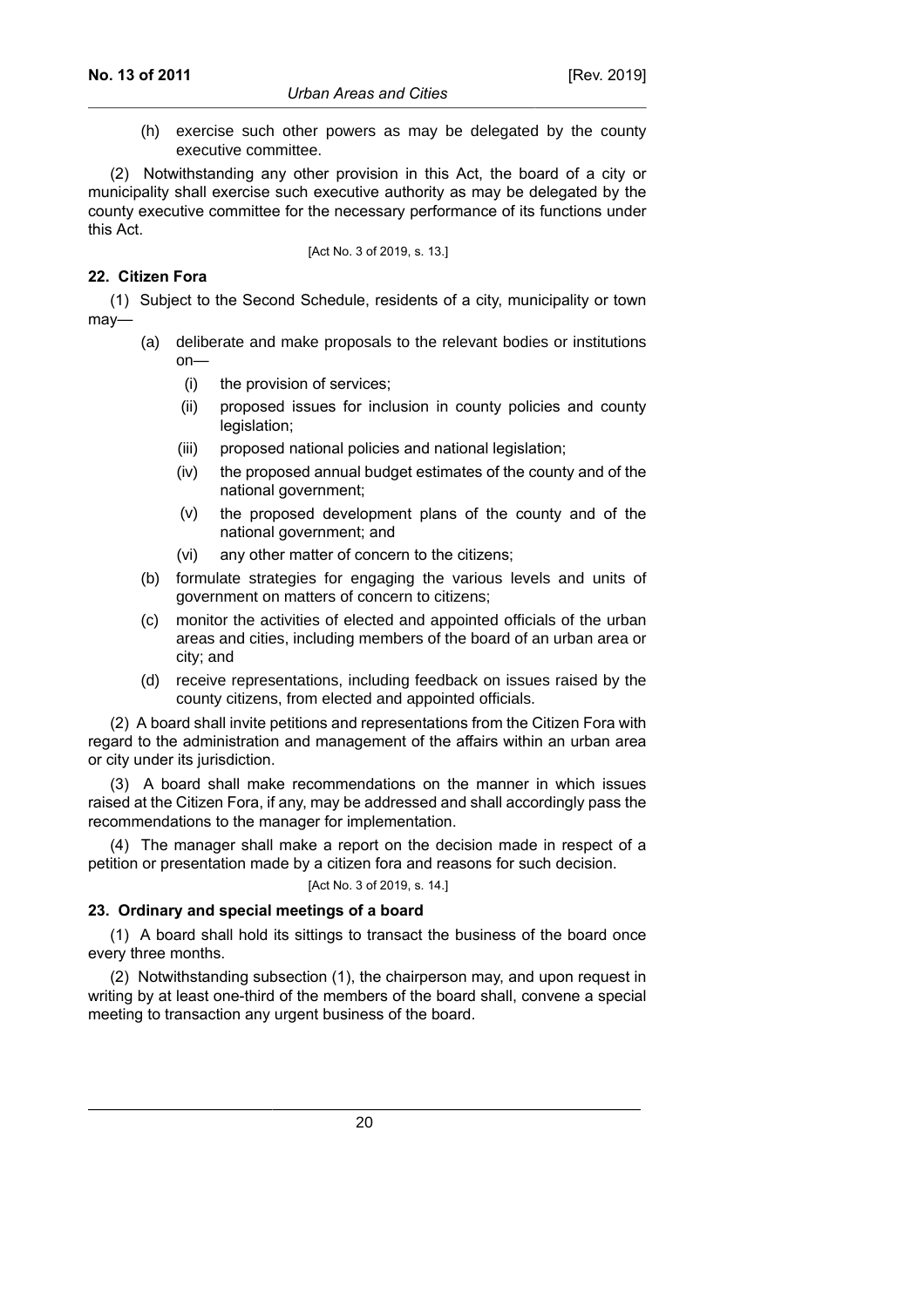# **24. Management of information and publicity**

(1) A board shall publish and publicise important information within its mandate affecting the city or urban area.

(2) A request for information in the public interest by a citizen—

- (a) shall be addressed to the manager or administrator or such other person as the board or committee may for that purpose designate, and may be subject to the payment of a reasonable fee in instances where the board or committee incurs an expense in providing the information; and
- (b) may be subject to confidentiality requirements of the board.

(3) Subject to Article 35 of the Constitution, the board or committee may decline to give information to an applicant where—

- (a) the request is unreasonable in the circumstances;
- (b) the information requested is at a deliberative stage by the board or committee;
- (c) the applicant fails to pay the prescribed fee; or
- (d) the applicant fails to satisfy any confidentiality requirements by the board or committee.

(4) The right of access to information under Article 35 of the Constitution shall be regulated in accordance with the nature and extent specified under this section.

(5) Every member and employee of the board or committee shall sign a confidentiality agreement.

(6) The board or committee shall, in such manner as it considers appropriate, publish a notice for public information specifying—

- (a) the location of all its offices; and
- (b) its address or addresses, telephone numbers and other means of communication or contact with the board or committee.

#### [Act No. 12 of 2012, Sch.]

# **25. Remuneration of members of a board**

The chairperson, vice chairperson and members of a board or town committee shall not receive a salary from the board or town committee but shall be paid such allowances and benefits as the county executive committee shall, with the approval of the county assembly, and on the advice of the Salaries and Remuneration Commission, determine.

[Act No. 12 of 2012, Sch.]

# **26. Committees of a board**

A board may—

- (a) establish such committees for any general or special purpose which, in its opinion, would regulate or manage its affairs more efficiently and as may be necessary for the performance of its functions under this Act;
- (b) delegate to such committee such functions as are necessary for the efficient performance of its duties in respect to the whole or any part of the area under the jurisdiction of a board; and
- (c) include persons who are not members of the board in any committee.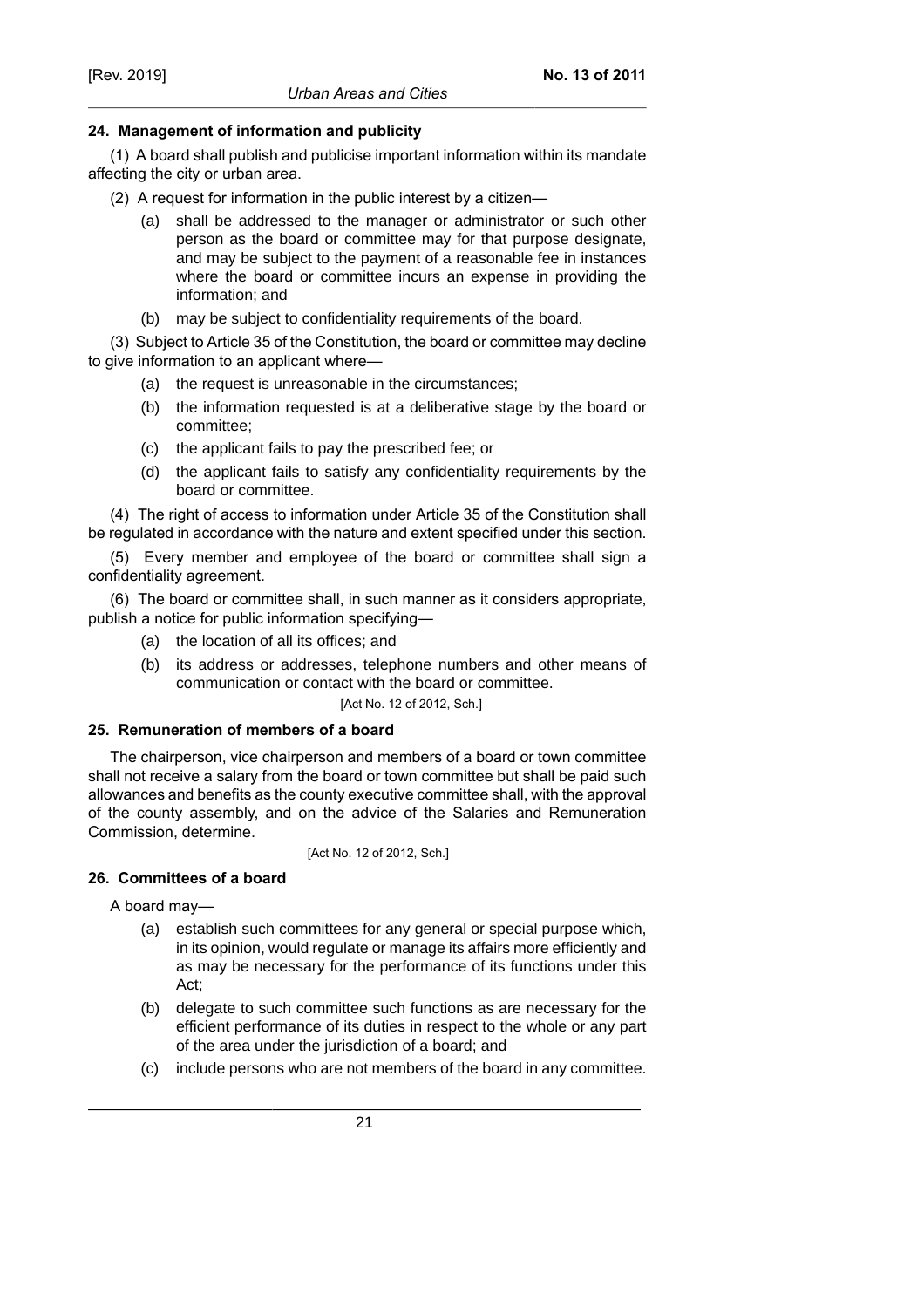#### **27. Management of city county**

A city county shall be governed and managed in the same manner as a county government in accordance with the County Governments Act, 2012.

[Act No. 3 of 2019, s. 15.]

## **28. City or municipal manager**

There shall be a city or municipal manager for every city or municipality established under this Act, who shall implement the decisions and functions of the board and shall be answerable to the board.

## **29. Appointment of city or municipal manager**

A city or municipal manager shall be competitively recruited and appointed by the county public service board established under section 57 of the County Governments Act, 2012.

[Act No. 3 of 2019, s. 16.]

## **30. Qualifications for appointment of city or municipal manager**

(1) Subject to Article 232 of the Constitution, a person shall qualify to be appointed as city or municipal manager if the person—

- (a) is a citizen of Kenya;
- (b) holds a degree from a university recognised in Kenya or its equivalent; and
- (c) has proven experience of not less than ten years in administration or management either in the public or private sector.

(2) In appointing a manager under subsection (1) the body responsible for county public service shall ensure—

- (a) gender equity;
- (b) the inclusion of minorities and marginalised communities; and
- (c) the person satisfies the requirements of Chapter six of the Constitution.

[Act No. 3 of 2019, s. 17.]

#### **31. Governance and management of towns**

(1) The management of a town shall be vested in a town committee comprised of five members which shall be constituted as follows—

- (a) the county executive committee member responsible for urban areas and cities or his representative;
- (b) two members appointed competitively by the county governor;
- (c) a cluster representing registered associations of the informal sector; and
- (d) a cluster representing the business community.

(2) The members of the town committee specified under subsection (1) shall be appointed by the county governor with the approval of the county assembly.

(3) A person shall be qualified for appointment as chairperson, vice-chairperson or member of a town committee if that person—

(a) holds at least a Kenya Certificate of Secondary Education or its equivalent and post-secondary education professional diploma;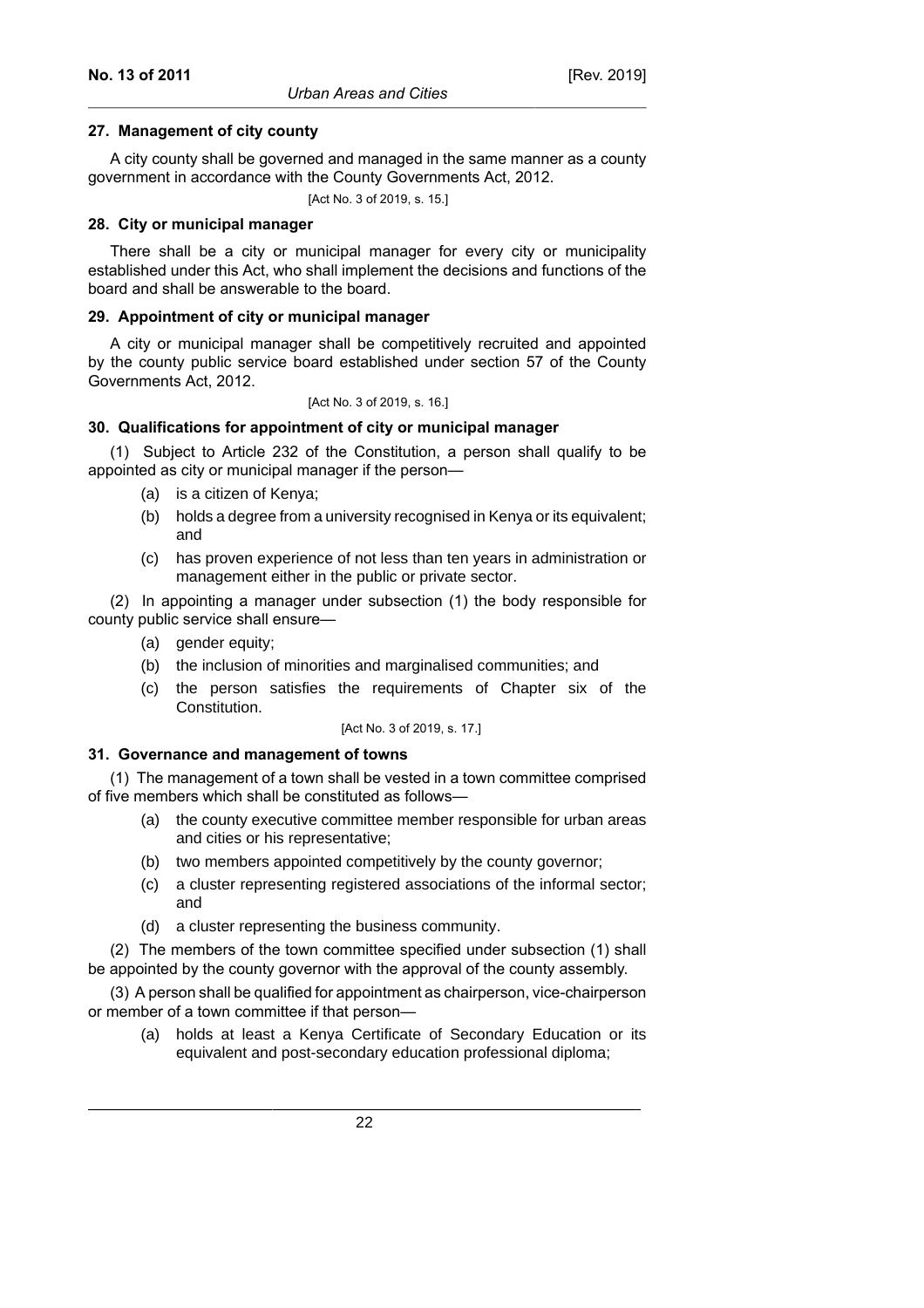- (b) has a distinguished career in a management position in either the private or public sector;
- (c) has at least three years' post-qualification professional experience;
- (d) satisfies the requirements of Chapter Six of the Constitution; and
- (e) is ordinarily resident or has a permanent dwelling in the town for at least five years or carries on business in the county.

(4) A person shall not be appointed a member of a town committee if that person—

- (a) is an undischarged bankrupt;
- (b) has been removed from office for contravening the Constitution or any other law;
- (c) is not a citizen of Kenya; or
- (d) has in the conduct of his or her affairs not met any statutory obligations.

(5) The provisions of section 16 and 18 relating to vacation of office and removal from office of members of the board of a city or a municipality shall apply, with the necessary modification, to a member of a town committee.

[Act No. 3 of 2019, s. 18.]

## **31A. Functions of a town committee**

The functions performed by the board of a city or a municipality specified under section 20(1) shall be performed by the town committee.

## **31B. Appointment of an administrator**

(1) There shall be an administrator for every town established under this Act who shall be appointed by the county public service board established under section 57 of the County Governments Act, 2012 (No. 17 of 2012).

(2) The administrator of a town shall perform such functions as the town committee, appointed under section 31, may determine.

(3) A person shall be qualified to be appointed as an administrator under subsection (1), if that person—

- (a) holds a degree from a university recognised in Kenya or its equivalent;
- (b) has proven experience of at least three years in administration or management either in public or private sector;
- (c) is a citizen of Kenya; and
- (d) satisfies the requirements of Chapter Six of the Constitution.

[Act No. 3 of 2019, s. 18.]

# PART IV – DELIVERY OF SERVICES

# **32. Service delivery by a board**

(1) Subject to Article 187 (2)(a) of the Constitution, a board shall, on behalf of the county government, deliver such services as may be specified under this Act or any other national or county legislation.

(2) Subject to Article 176(2) of the Constitution, a city or municipal board may, if it considers it necessary, establish operational sectors and service delivery entities, with the approval of the county executive committee, for the efficient carrying out of its functions and the delivery of the services within its area of jurisdiction.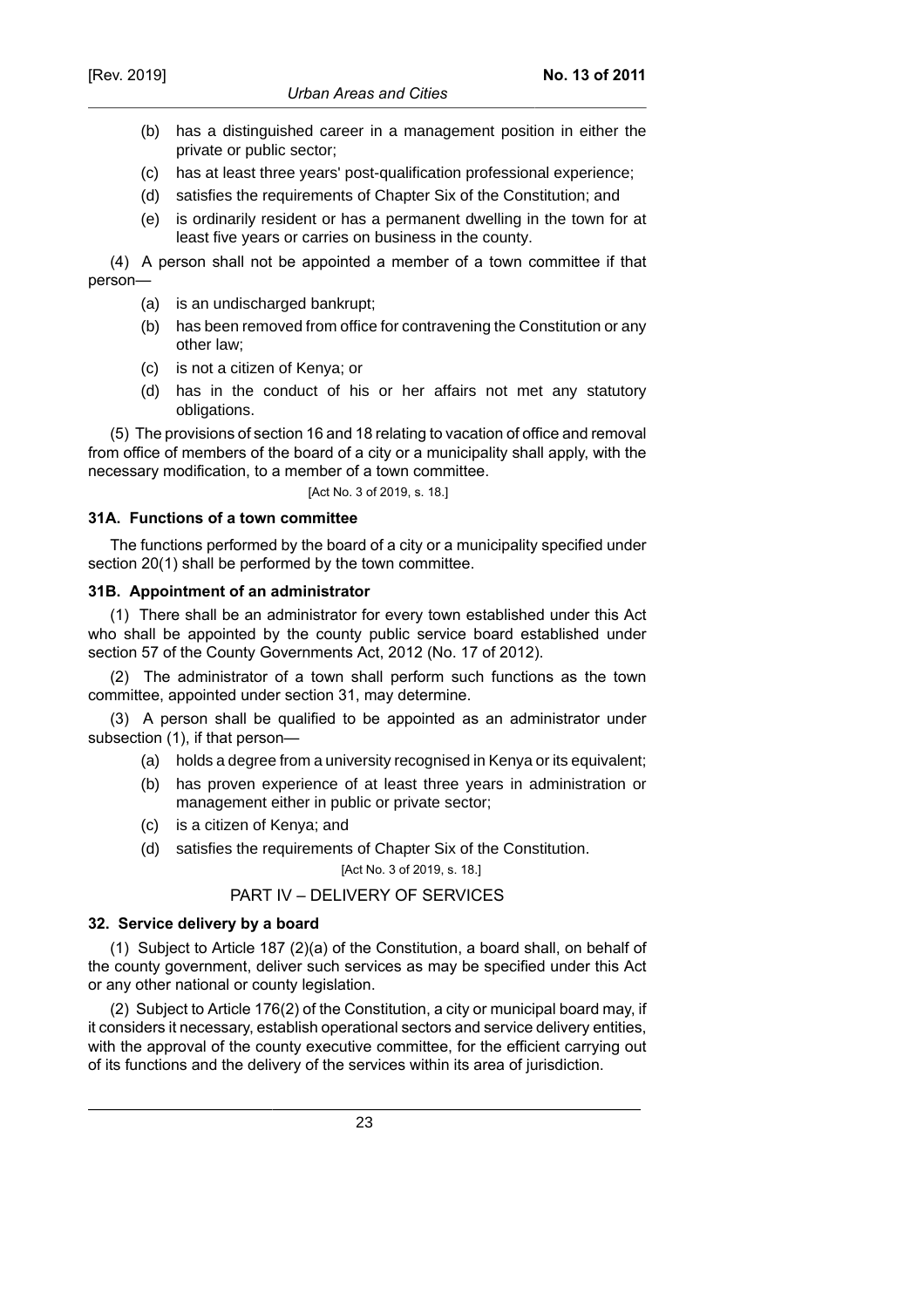(3) Subject to the provisions of this section, a county assembly may legislate on the set up and establishment of service delivery entities.

#### **33. Partnership and joint ventures**

(1) A board may, in consultation with the county governor and with the approval of the county assembly, enter into partnership with a utility company either within or outside the county or internationally for the provision of social infrastructural services.

(2) For efficient service delivery, cities and municipalities may jointly provide cross-city and cross-municipality services and may, in that regard jointly finance the services.

(3) A board may, where it is of the opinion that a private sector entity is best able to provide a service, and with the approval of the county assembly, contract a private entity for purposes of delivering the services within its area of jurisdiction.

(4) Where a board decides to contract a private entity for the delivery of services, it shall do so in accordance with the Public Procurement and Disposal Act, 2005 (No. 3 of 2005).

## **34. Service delivery in towns**

The provisions of this Part shall, with necessary modifications, apply in the case of the delivery of services in towns by the town committee.

## **35. Objections by residents**

A resident may object to any partnership or joint venture under section 33 in accordance with the regulations made under this Act.

## PART V – INTEGRATED DEVELOPMENT PLANNING

#### **36. Objectives of integrated urban areas and city development planning**

(1) Every city and municipality established under this Act shall operate within the framework of integrated development planning which shall—

- (a) give effect to the development of urban areas and cities as required by this Act and any other written law;
- (b) strive to achieve the objects of devolved government as set out in Article 174 of the Constitution;
- (c) contribute to the protection and promotion of the fundamental rights and freedoms contained in Chapter Four of the Constitution and the progressive realization of the socio-economic rights;
- (d) be the basis for—
	- (i) the preparation of environmental management plans;
	- (ii) the preparation of valuation rolls for property taxation;
	- (iii) provision of physical and social infrastructure and transportation;
	- (iv) preparation of annual strategic plans for a city or municipality;
	- (v) disaster preparedness and response;
	- (vi) overall delivery of service including provision of water, electricity, health, telecommunications and solid waste management; and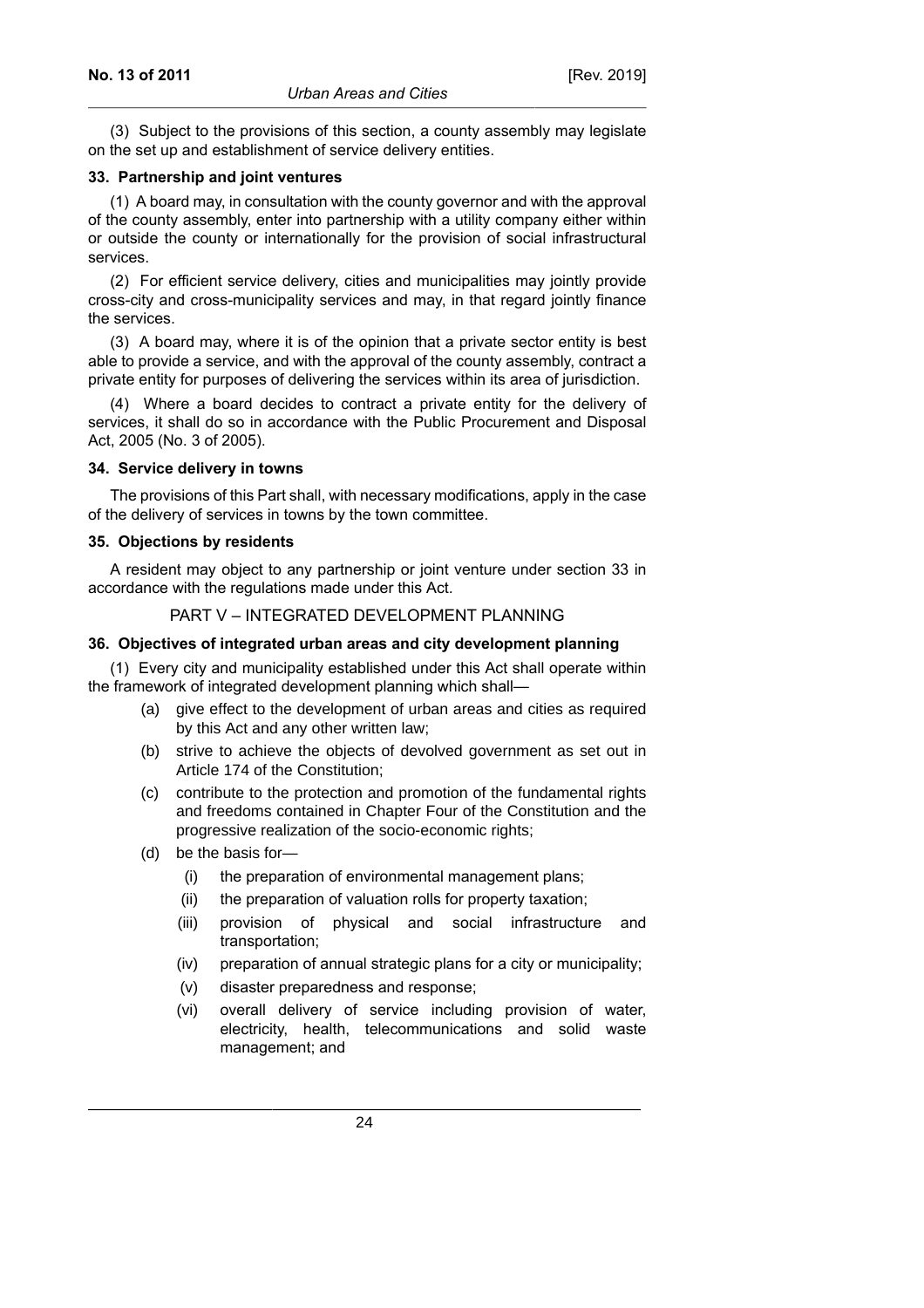- (vii) the preparation of a geographic information system for a city or municipality;
- (e) nurture and promote development of informal commercial activities in an orderly and sustainable manner;
- (f) provide a framework for regulated urban agriculture; and
- (g) be the basis for development control.

(2) In addition to the objectives set out in subsection (1), an integrated urban or city development plan shall bind, guide and inform all planning development and decisions and ensure comprehensive inclusion of all functions.

(3) A county government shall initiate an urban planning process for every settlement with a population of at least two thousand residents.

## **37. Plan to align to county government plans**

(1) A city or urban area integrated development plan shall be aligned to the development plans and strategies of the county governments.

## **38. Preparation of integrated city or urban development plans**

A city or urban area shall prepare an integrated city or urban area development plan in accordance with the Third Schedule to this Act.

[Act No. 12 of 2012, Sch.]

## **39. Adoption of an integrated development plan**

(1) A board or town committee shall, within the first year of its election, adopt a single, inclusive strategic plan for the development of the city or urban area for which it is responsible.

(2) An integrated development plan adopted by a board or town committee under subsection (1) may be reviewed and amended during the term of the board or committee and shall remain in force until a new integrated urban area or city development plan is adopted by the succeeding board or town committee, but the incoming board or committee shall ensure that the viable projects are continued or completed.

(3) A city or urban area shall, within fourteen days of the adoption of its integrated development plan—

- (a) give notice of the adoption of the plan to the public in such manner as a board or committee may determine;
- (b) inform the public that copies of or extracts from the plan are available for public inspection at specified places; and
- (c) provide a summary of the plan.

# **40. Contents of integrated city and urban area development plan**

An integrated urban area or city development plan shall reflect—

- (a) a board's or committee's vision for the long term development of the city or urban area with special emphasis on the board's or committee's most critical development needs;
- (b) an assessment of the existing level of development in the city or urban area, including an identification of communities which do not have access to basic services;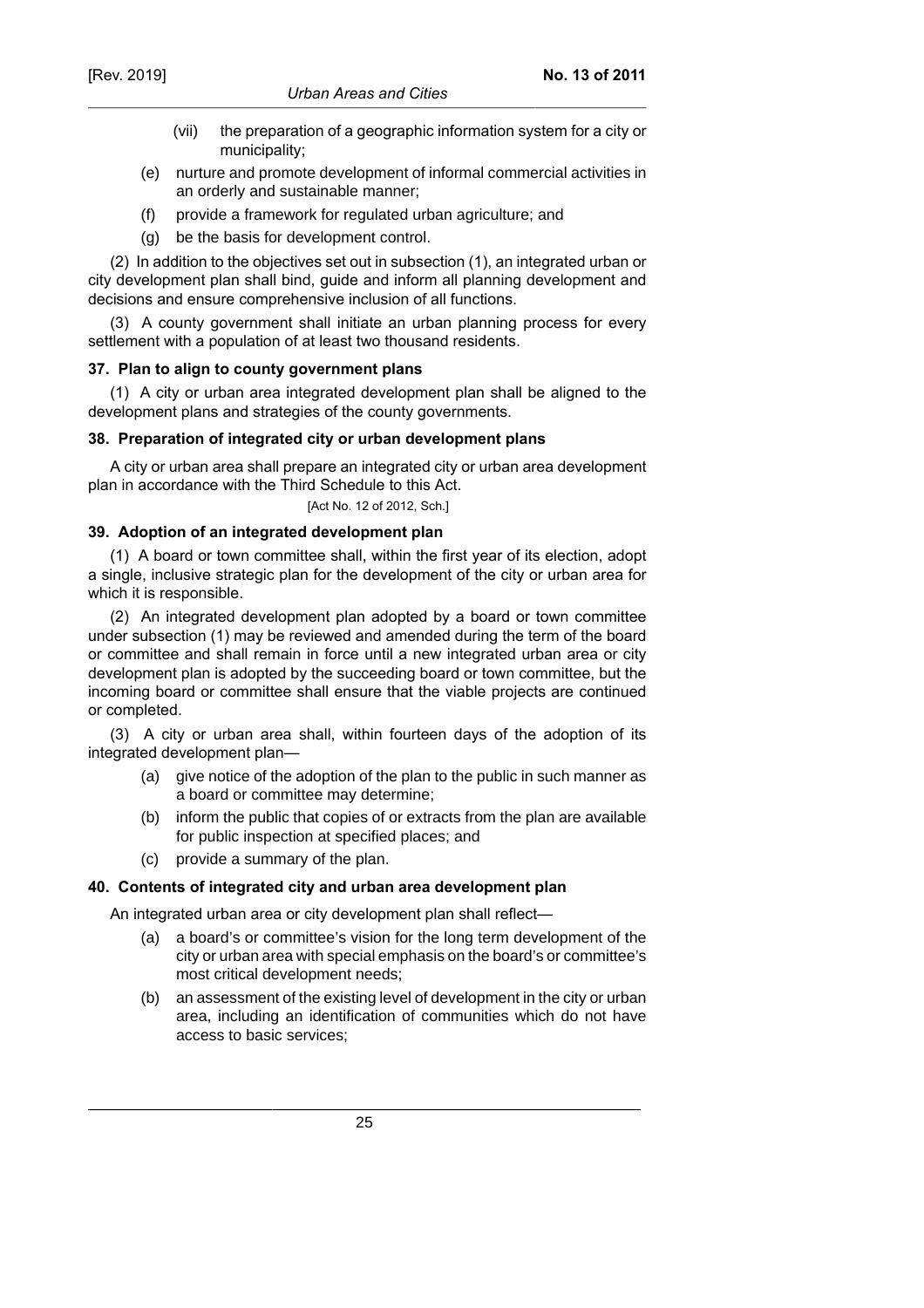- (c) the determination of any affirmative action measures to be applied for inclusion of communities referred to under paragraph (b) to access funds from the equilization funds:
- (d) the board's development priorities and objectives during its term in office, including its economic development objectives, community needs and its determination on the affirmative action in relation to the marginalised groups access to services;
- (e) a board's development strategies which shall be aligned with any national or county sectoral plans and planning requirements binding the city or municipality;
- (f) a spatial development framework which shall include the provision of basic guidelines for land use management system for the city or municipality;
- (g) a board's operational strategies;
- (h) applicable disaster management plans;
- (i) a regulated city and municipal agricultural plan;
- (j) a financial plan, which shall include budget projection for at least the next three years; and
- (k) the key performance indicators and performance targets.

#### **41. Submission of integrated cities and municipal development plan to the county governor**

(1) The manager or administrator shall submit to the executive committee, a copy of the integrated development plan as adopted by the board or committee within twenty one days of the adoption or amendment.

(2) The copy of the integrated development plan submitted to the county executive committee shall be accompanied by—

- (a) a summary of the process of its formulation plan provided under this Part; and
- (b) a statement that the process has been complied with, together with any explanations that may be necessary to clarify the statement.

(3) The county executive committee shall, within thirty days of receipt of a copy of the plan—

- (a) consider the integrated development plan and make recommendations; and
- (b) submit the plan to the county assembly for its approval.

#### **42. Annual review of integrated development plan**

A city or municipal board shall review its integrated development plan annually to assess its performance in accordance with performance management tools set by it under this Part, and may amend the plan where it considers it necessary.

# PART VI – FINANCIAL PROVISIONS

#### **43. Funds of a board**

- (1) The funds of a board shall consist of—
	- (a) monies allocated by a county assembly for the purposes of the management and service delivery of the board;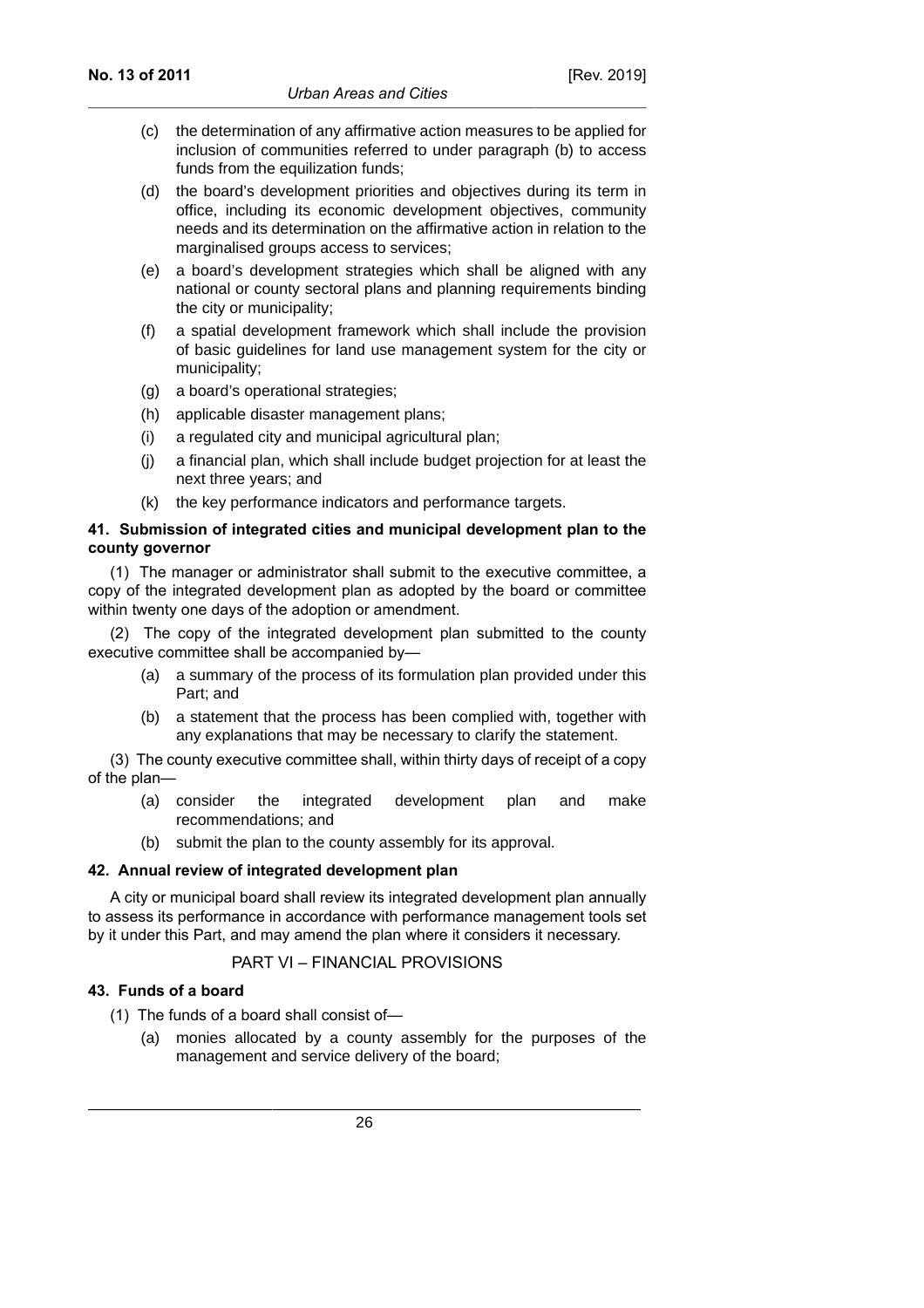- (b) monies or assets that may accrue to the board in the course of the exercise of its powers or the performance of its functions under this Act; and
- (c) all monies or grants from any other legitimate source provided or donated to the board.

(2) Where an urban area or city enters into a joint venture with another entity, the monies allocated for the joint venture shall be determined by a joint budget.

(3) No payment shall be made out of the funds of a board or town committee unless it has been provided for in the approved annual or revised or supplementary estimates of expenditure and authorized by the board or town committee.

[Act No. 12 of 2012, Sch.]

## **44. Financial year**

The financial year of a board or town committee shall be the period of twelve months ending on the thirtieth June in each year.

## **45. Annual estimates**

(1) Three months before the commencement of each financial year, a board or town committee shall cause to be prepared estimates of the revenue and expenditure of a board or town committee for that year.

(2) The annual estimates shall make provision for all the estimated revenue and expenditure of the board for the financial year to which it relates.

(3) The annual estimates shall be tabled before the board or town committee for adoption and approval.

(4) The annual estimates approved by the board or town committee under subsection (3) shall be submitted to the county governor for submission to the county assembly for its approval.

#### **46. Accounts and audit**

(1) The board or town committee shall cause to be kept all proper books and records of account of its income, expenditure, assets and liabilities.

(2) Within a period of three months after the end of each financial year, the board or town committee shall submit to the County Executive Committee its accounts for that year for transmission to the Auditor-General together with—

- (a) a statement of the income and expenditure of a board for that year; and
- (b) a statement of the assets and liabilities of a board on the last day of that financial year.

(3) The Auditor-General shall prepare a financial audit as required under the Public Audit Act, 2003 (No. 12 of 2003) or its successor and shall forward a copy of the report to the relevant board and the County Executive Committee in respect of which the audit report is made.

# **47. Audit report to be laid before board or town committee**

(1) As soon as is practicable, and in any event not later than thirty days from the date of receipt of the audit report together with the annual statements and abstracts of accounts, the manager or administrator shall—

(a) lay the documents before the board or town committee for consideration; and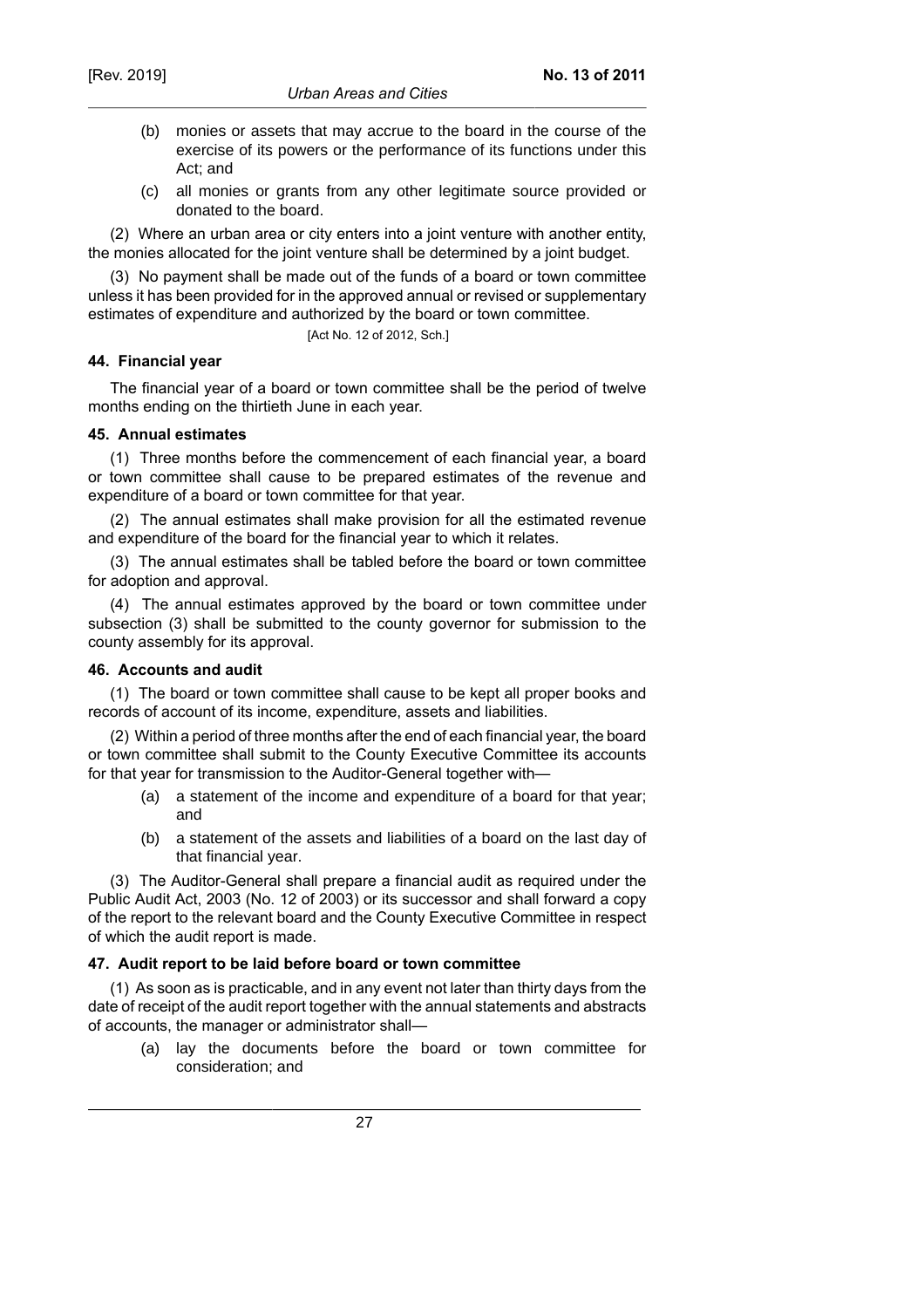(b) make them available to any resident of the area within the jurisdiction of the board, upon application and payment of the prescribed fee.

(2) Where the manager or the administrator of a board fails to table the report as required under this section, that report shall be laid by any other person authorised by the county governor.

#### **48. Display of audited financial statement**

The board shall cause its audited annual financial statement to be posted in full in a conspicuous place in the board's offices, or in two widely circulated newspapers and, on the board's website.

## **49. Pension Schemes**

All officers of a board shall, on the commencement of this Act, subscribe to an existing pension scheme approved by the Retirement Benefits Authority.

[Act No. 12 of 2012, Sch.]

# PART VII – MISCELLANEOUS PROVISIONS

## **50. Disclosure of personal interest by officers**

If it comes to the knowledge of an officer employed by a board that a bargain, contract or arrangement in which he or she has any direct or indirect pecuniary interest (other than a bargain, contract or arrangement to which he or she is a party) has been or is proposed to be made or entered into by the board, that officer shall as soon as practicable give notice in writing to the board disclosing the fact that he or she has interest therein.

## **51. Board to furnish county executive with copies of proceedings**

Every board shall furnish the county executive committee and any other person as the county executive committee may designate, with certified copies of—

- (a) any proceedings or minutes of the board or its committees within twenty one days after the confirmation of the minutes;
- (b) records of any of its accounts; and
- (c) reports, statistics and documents as the county executive committee may require.

# **52. Protection against personal liability**

- (1) No act, matter or thing done or omitted to be done by—
	- (a) the chairperson or vice chairperson of the board of a city or municipality;
	- (b) any member of a board or its management or committee;
	- (c) any member of staff or other person in the service of city or municipal board; or
	- (d) any person acting under the direction of a board,

shall, if that act, matter or thing was done or omitted to be done in good faith in the execution of a duty or under direction, render that member or person personally liable to any civil action, claim or demand.

(2) Notwithstanding the provisions of subsection (1), a person who misappropriates, or authorises the use of funds contrary to existing law or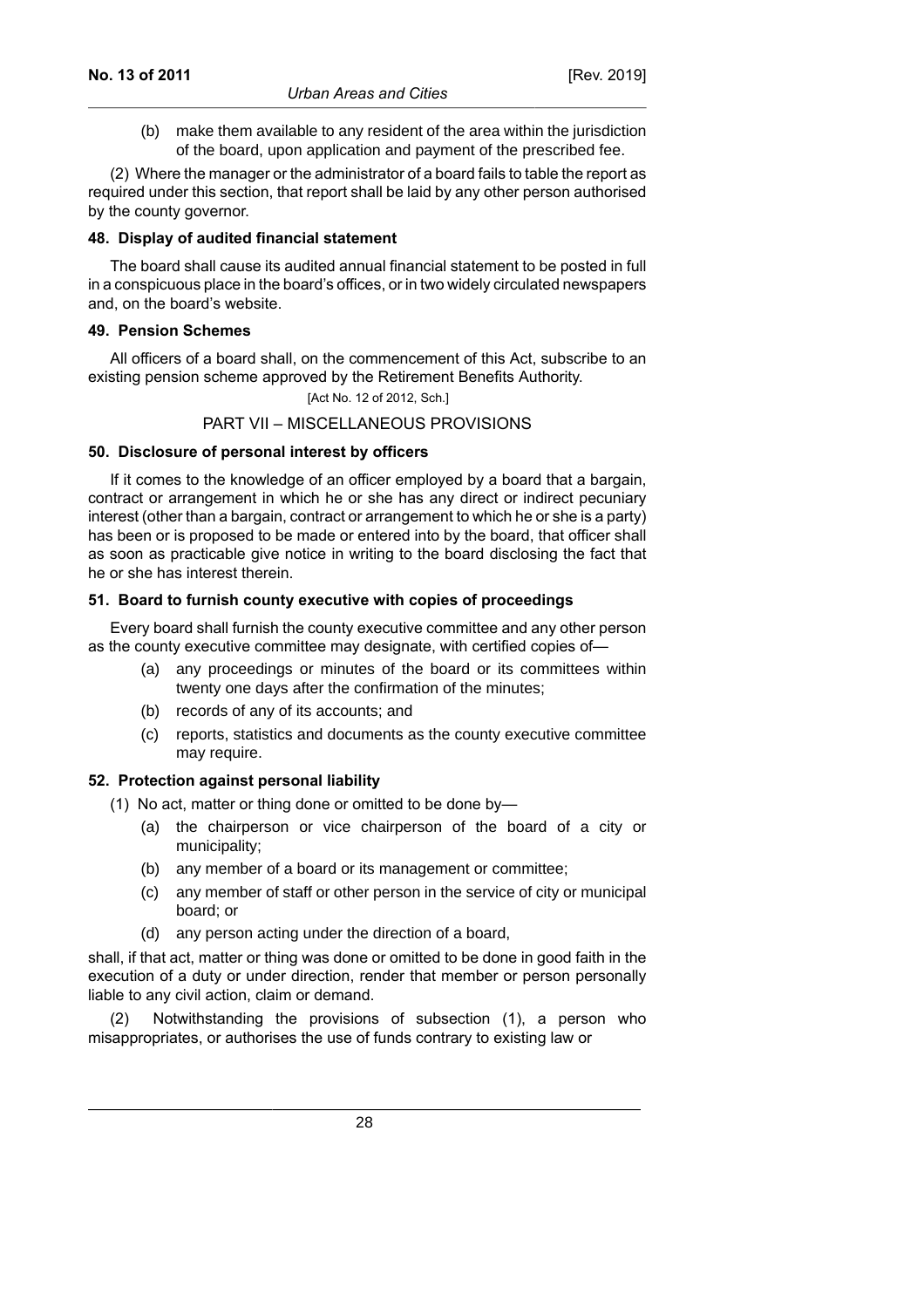instructions shall be accountable for any loss arising from that use and shall be required to make good the loss even if that person has ceased to hold office.

[Act No. 12 of 2012, Sch.]

# **53. Regulations**

(1) The Cabinet Secretary may make regulations, for the better carrying out of the provisions of this Act, or for prescribing anything which is required to be prescribed under this Act.

(2) Regulations made under this section shall be tabled before the Senate for approval, and shall not take effect until such approval is obtained.

#### PART VIII – TRANSITIONAL PROVISIONS

## **54. Assessment and classification of existing urban areas and cities**

(1) During the transition period assessment shall be undertaken on the existing urban areas and cities in order to ascertain whether they meet the criteria for classification as urban areas or cities under this Act, and shall be classified accordingly.

## **55. Rights and liabilities**

All rights, assets and liabilities accrued in respect of the properties vested in the local authorities established under the Local Government Act (Cap. 265) which shall stand repealed after the first election under the Constitution shall be dealt with as provided by law.

## **56. Existing bye-laws and orders of local authorities**

All directions, resolutions, orders and authorizations given by by-laws made, and licenses or permits issued by the local authorities established, under the Local Government Act and subsisting or valid immediately before the commencement of this Act shall be deemed to have been given, issued or made by the boards established pursuant to this Act, as the case may be, until their expiry, amendment or repeal.

# **57. Staff, officers, etc**

(1) Every person who, immediately before the commencement of this Act was an officer, agent or member of staff appointed, seconded or otherwise employed by a local authority shall, on the commencement of this Act be seconded or otherwise deployed as may be provided by law.

#### **58. Existing contracts, etc**

(1) Any act, matter or thing lawfully done by any local authority before the commencement of this Act and any contract, arrangement, agreement, settlement, trust, bequest, transfer, division, distribution or succession affecting any service delivery, trade of any form, sale or dealings on land or any other matter affecting assets, liabilities or property belonging to any local authority whether moveable, immoveable or intellectual property shall, unless and until affected by the operation of this Act, continue in force and be vested in a body established by law.

#### **59. Pending actions and proceedings**

Any legal right accrued, cause of action commenced in any court of law or tribunal established under any written law in force, or any defence, appeal, or reference howsoever filed by or against any local authority shall continue to be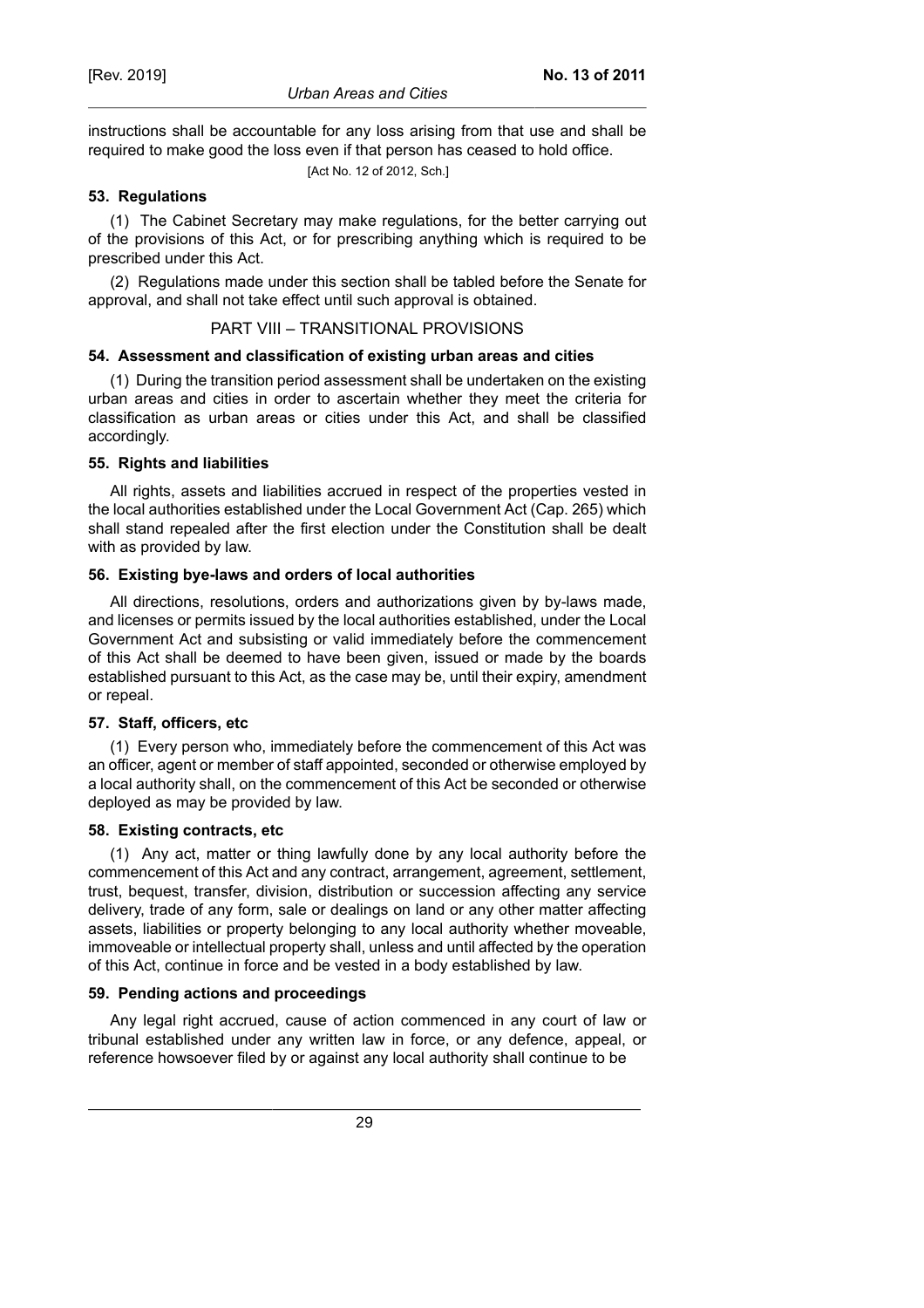sustained in the same manner in which they were prior to the commencement of this Act against a body established by law.

#### **60. Municipalities of Mombasa and Kisumu**

Notwithstanding any other provisions of this Act, the municipalities of Mombasa and Kisumu existing immediately before the commencement of this Act shall be deemed to be cities established under this Act.

#### **61. Charges and rates**

Until such time as a new law relating to imposition of rates and charges is enacted, urban areas and cities may continue to impose rates and charges under the law for the time being in force in relation thereto with necessary modifications.

[Act No. 7 of 2016, Sch.]

#### **FIRST SCHEDULE**

[Sections 5(1)(e), 9(1)(e), and 10 (2)(d), Act No. 3 of 2019, s.19.]

#### CLASSIFICATION OF URBAN AREAS AND CITIES AND BY SERVICES

In classifying an area as a city, municipality or town, regard shall be had to the ability to provide the following services and also the existence of the services required to be provided by the National Government:

#### **City — (Population: at least 250,000)**

Planning and Development Control

City Economic Development Plan

Traffic Control and Parking

Water and Sanitation

Street Lighting

Outdoor Advertising

Cemeteries and Crematoria

Public Transport

Library services

Storm Drainage

Ambulance Services

Health Facilities

Fire Fighting and Disaster Management

Control of Drugs

Sports and Cultural Activities

Electricity and energy provision (gas, kerosene, biomass etc)

**Abattoirs** 

Refuse Collection

Solid waste management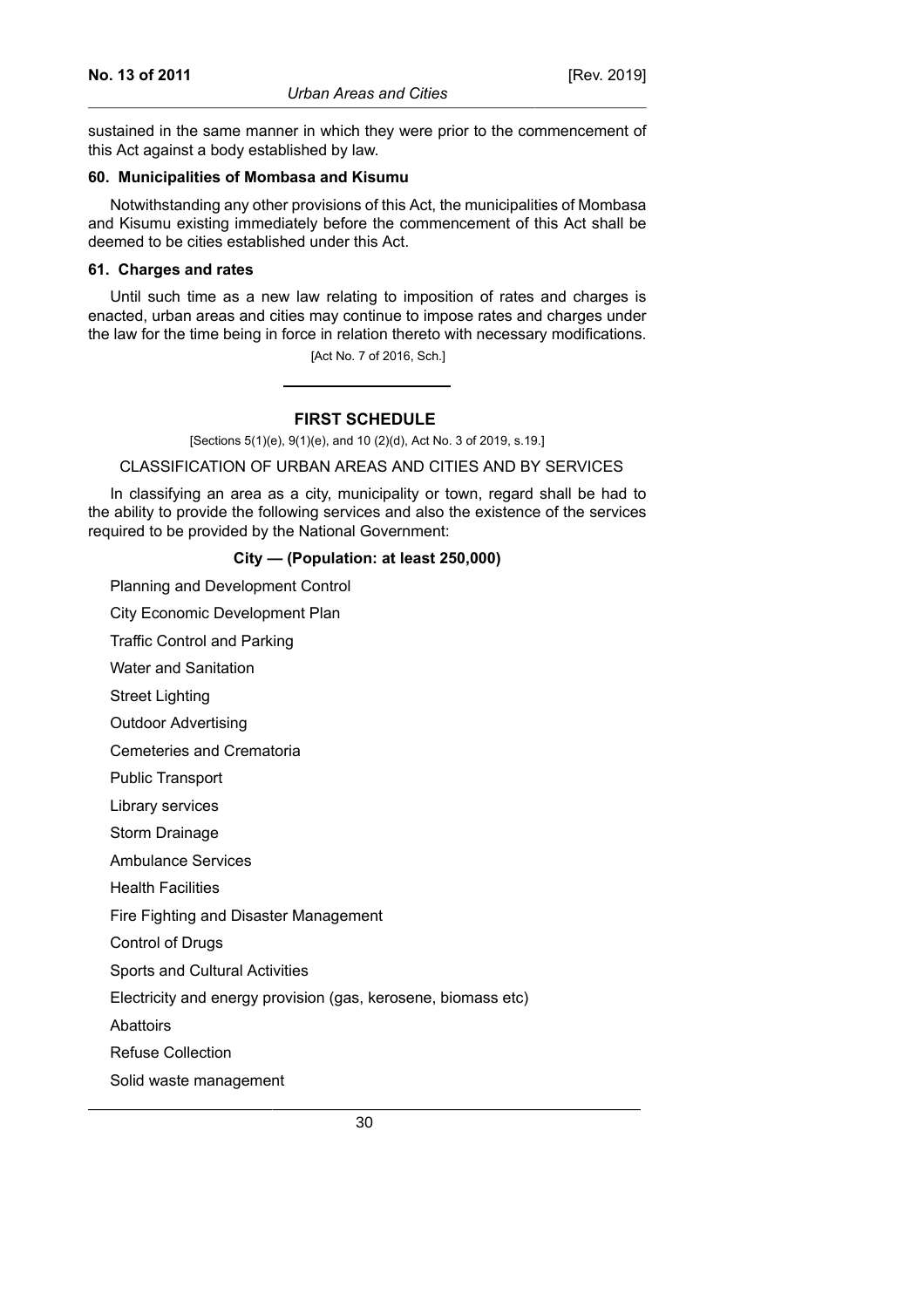Pollution (Air, water and soil) control Child Care Facilities Pre-Primary Education Local Distributor Roads Conference Facilities Community Centres County Hospital Constituent University Campuses Polytechnic National School **Stadium** Airport Airstrip **Theatre** Library Service Administrative Seat International Airport Financial Hub Museum Historical Monument Fire Station Emergency Preparedness Postal services Funeral Parlour Recreational Parks Management of Markets Animal control and welfare Religious Institution Organised Public Transport Information, Communication and Technology services Telecommunication services **Municipality—(Population at least 50,000)** Planning and Development Control Traffic Control and Parking

Water and Sanitation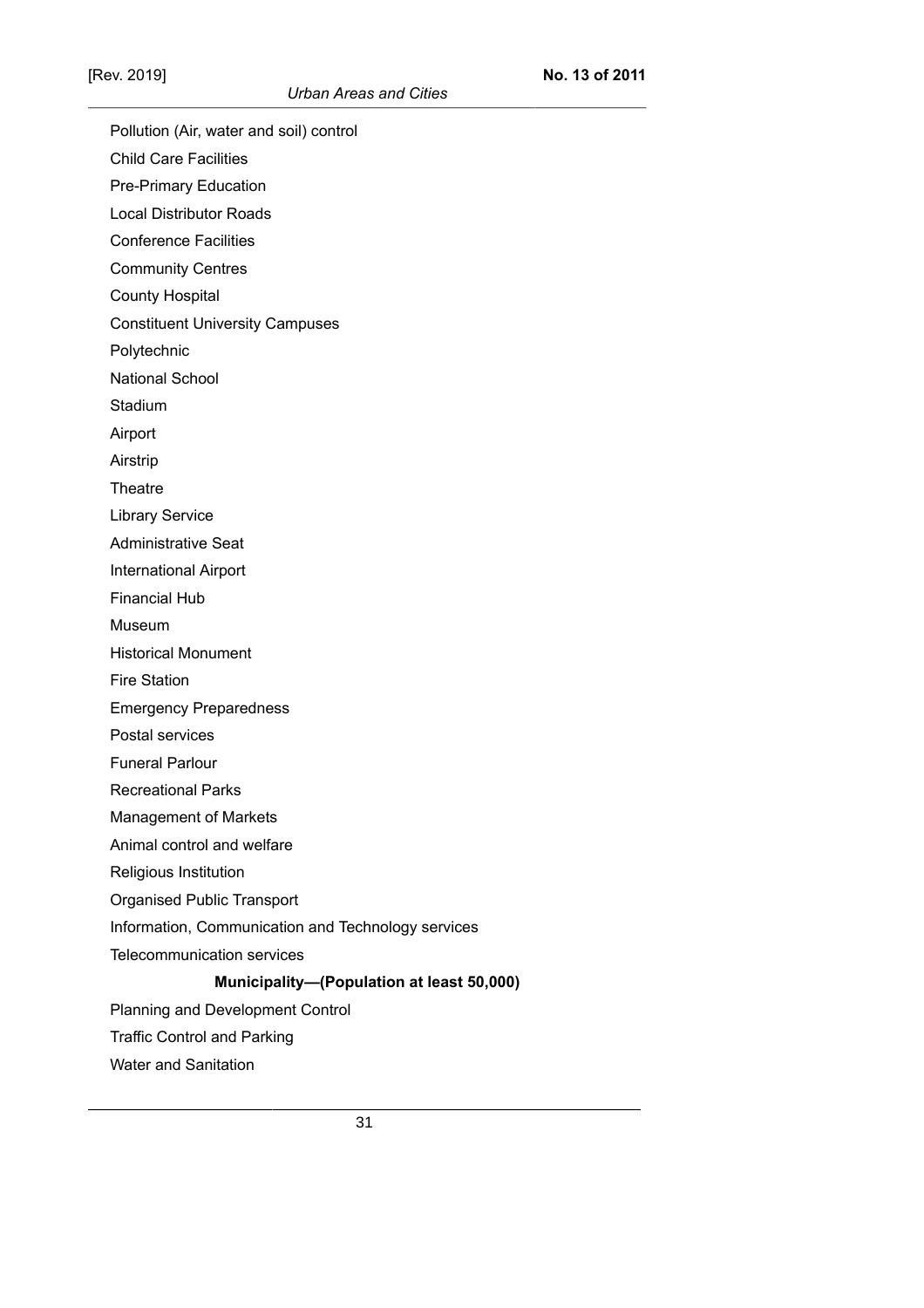Street Lighting Outdoor Advertising Cemeteries and Crematoria Public Transport Libraries Storm Drainage Ambulance Services Health Facilities Fire Fighting and Disaster Management Control of Drugs Sports and Cultural Activities Electricity and Energy provision (gas, kerosene etc.) Abattoirs Refuse Collection Solid waste management Pollution (Air, water, soil) control Child Care Facilities Pre-Primary Education Local Distributor Roads Community Centres County Hospital Constituent University Campuses Polytechnic County School Stadium Airstrip **Theatre** Library/ICT services Administrative Seat Local Economic Development Plan Museum/cultural centres Fire Station Emergency Preparedness Telecommunication services /postal services/ICT

Funeral Parlour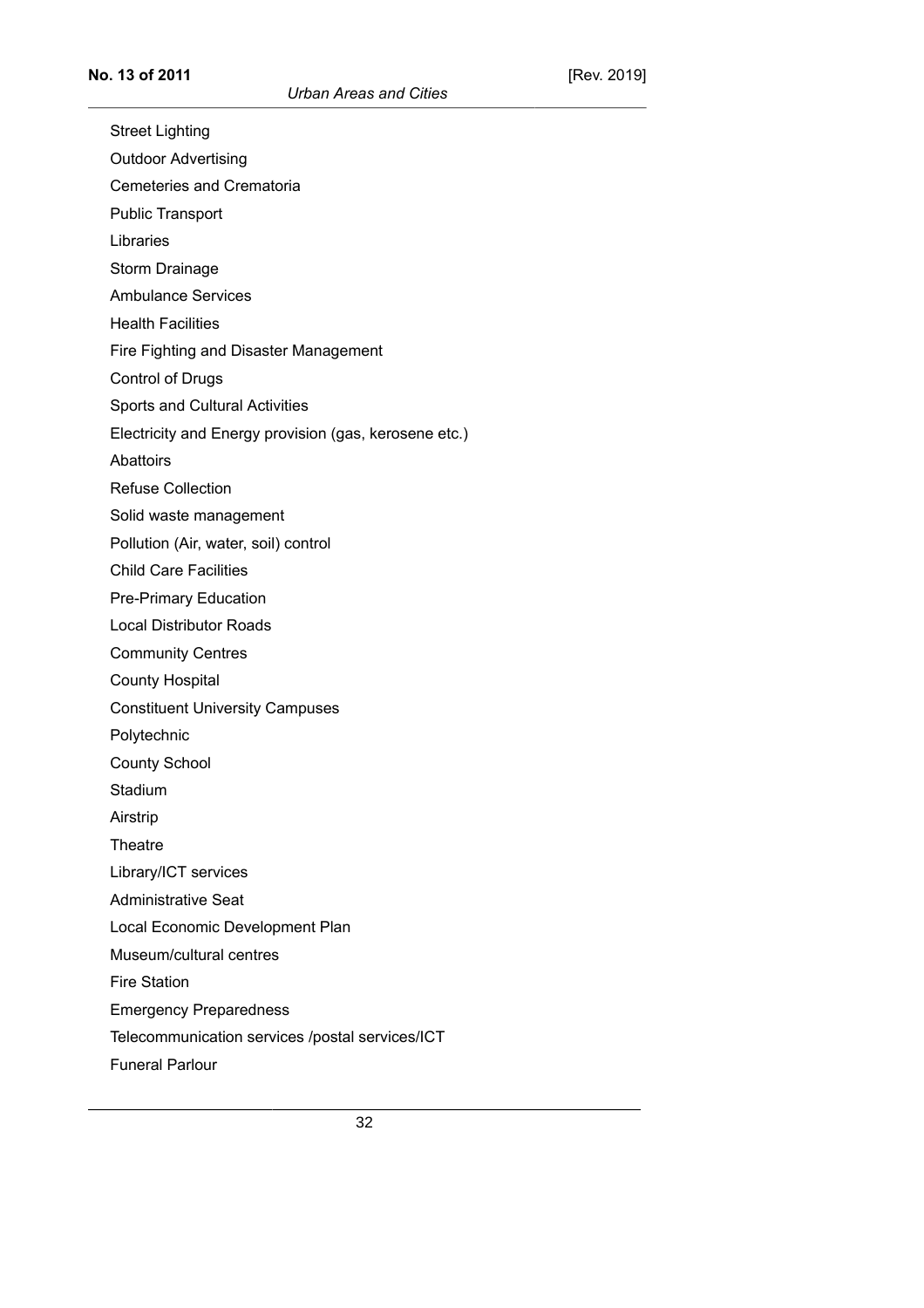*Urban Areas and Cities*

| Cemetery                                                 |
|----------------------------------------------------------|
| <b>Recreational Parks</b>                                |
| Animal control and welfare                               |
| Religious Institution                                    |
| Town - (Population at least 10,000)                      |
| <b>Street Lighting</b>                                   |
| <b>Cemeteries and Crematoria</b>                         |
| <b>Library Services</b>                                  |
| <b>Health Facilities</b>                                 |
| Sports and Cultural centers or facilities                |
| Abattoirs                                                |
| <b>Refuse Collection</b>                                 |
| Solid waste management                                   |
| Pollution (Air, water and soil) control                  |
| <b>Child Care Facilities</b>                             |
| <b>Pre-Primary Education</b>                             |
| <b>Community Centres</b>                                 |
| <b>Vocational Institution</b>                            |
| Primary or High school                                   |
| Bus park                                                 |
| Road network, streets, walkways, sideways and cycle ways |
| Postal services or telecommunication                     |
| Funeral Parlour or mortuary                              |
| Cemetery                                                 |
| Recreational parks                                       |
| Cemetery                                                 |
| <b>Recreational Parks</b>                                |
| Animal control and welfare                               |
| Religious Institution                                    |
| Market Centre - (Population at least 2,000)              |
| <b>Street Lighting</b>                                   |
| <b>Health Facilities</b>                                 |
| Sports and Cultural centers/facilities                   |
| Abattoirs/Slaughterhouse                                 |
| <b>Refuse Collection</b>                                 |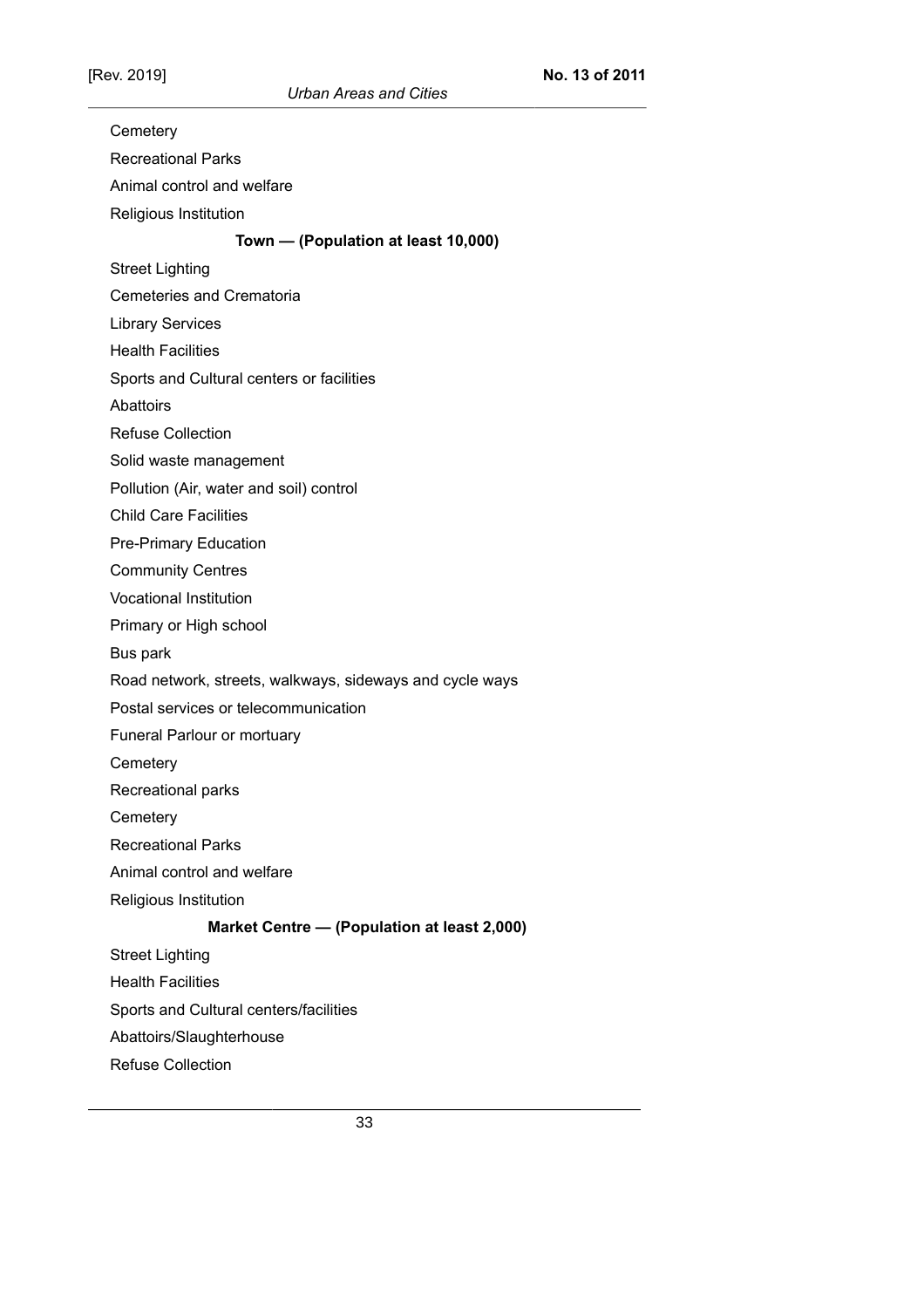Solid waste management

Child Care Facilities

Pre-Primary Education

Community Centres

Primary school

Bus park

Road network/streets/walkways/sideways/cycle ways

Recreational parks

Animal control and welfare

## **SECOND SCHEDULE**

[Section 22, Act No. 12 of 2012, Sch.]

## RIGHTS OF, AND PARTICIPATION BY RESIDENTS IN AFFAIRS OF THEIR CITY OR URBAN AREA

## **1. Rights and duties of residents**

(1) Subject to paragraph (2), residents of a city or urban area have the right to—

- (a) contribute to the decision-making processes of the city or urban area by submitting written or oral presentations or complaints to a board or town committee through the city or municipal manager or town administrator;
- (b) prompt responses to their written or oral communications;
- (c) be informed of decisions of a board or town committee, affecting their rights, property and reasonable expectations;
- (d) regular disclosure of the state of affairs of the city or urban area, including its finances;
- (e) demand that the proceedings of a board or town committee and its committees or sub committees be—
	- (i) conducted impartially and without prejudice; and
	- (ii) untainted by personal self-interest;
- (f) the use and enjoyment of public facilities; and
- (g) have access to services which the city or urban area provides.

# **2. Participation by residents**

(1) A city or urban area shall develop a system of governance that encourages participation by residents in its affairs, and shall for that purpose—

- (a) create appropriate conditions for participation in—
	- (i) the preparation, implementation and review of the integrated development plan;
	- (ii) the establishment, implementation and review of its performance management system;
	- (iii) the monitoring and review of its performance, including the outcomes and impact of its performance;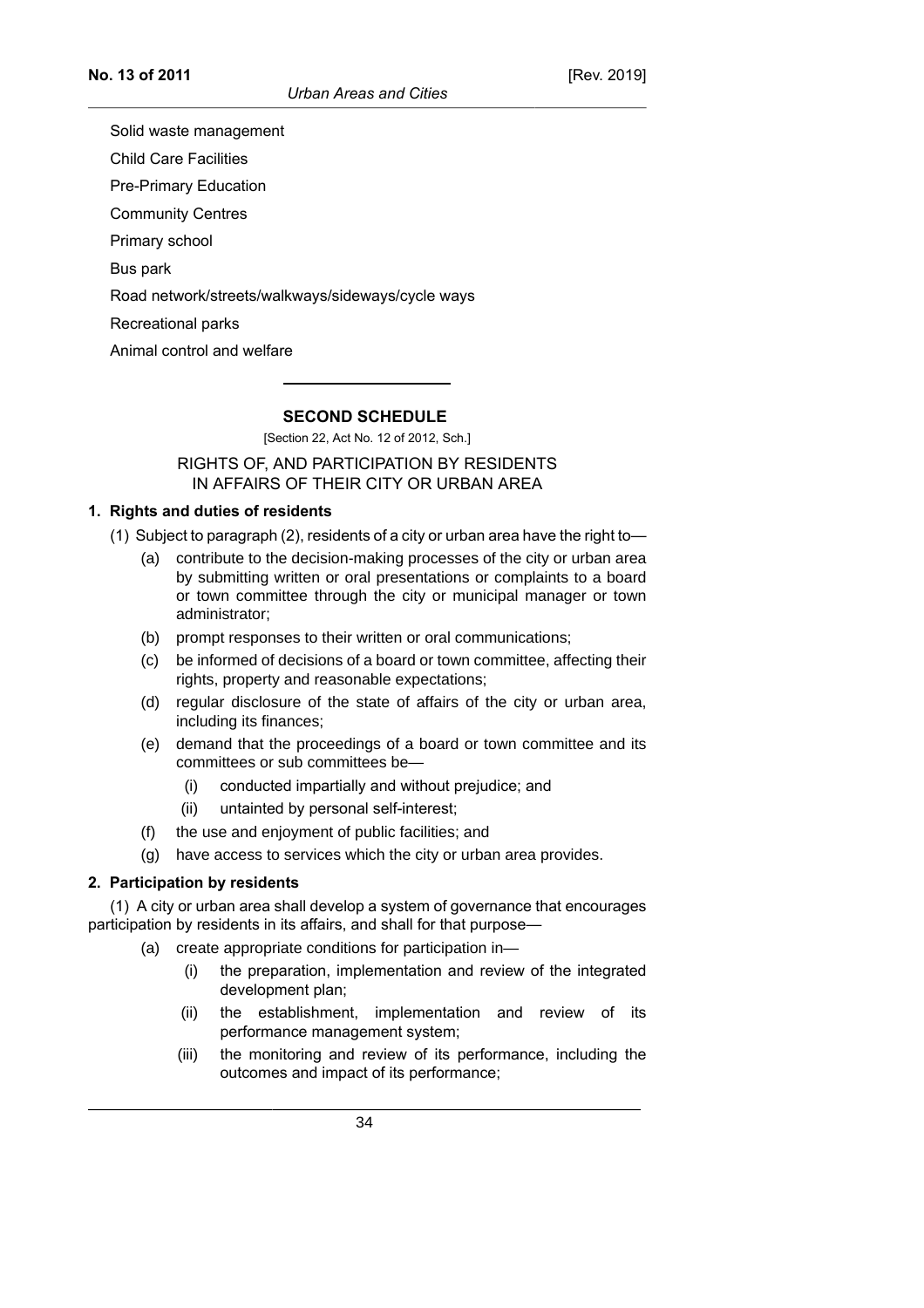- (iv) the preparation of its budget; and
- (v) making of strategic decisions relating to delivery of service;
- (b) contribute to building the capacity of—
	- (i) the residents to enable them participate in the affairs of the city or urban area; and
	- (ii) members of the board or town committee and staff to foster community participation;
- (c) apply its resources, and allocate funds annually as may be appropriate for the implementation of paragraphs (a) and (b); and
- (d) establish appropriate mechanisms, processes and procedures for—
	- (i) the receipt, processing and consideration of petitions and complaints lodged by residents;
	- (ii) petitions and public comments procedures, when appropriate;
	- (iii) notification of public meetings and hearings organised by a board or town committee;
	- (iv) consultative sessions with locally recognized resident organisations; and
	- (v) reporting to the residents.

(2) The provisions of paragraph (1) shall not be construed as permitting interference with a board's or town committee's right to govern and exercise its functions.

(3) When establishing mechanisms, processes and procedures under subsection (1), the city or urban area shall take into account the special needs of—

- (a) people who cannot read or write;
- (b) people with disabilities;
- (c) youth;
- (d) gender equity; and
- (e) minority and marginalised groups.

# **THIRD SCHEDULE**

[Section 38.]

## PREPARATION OF AN INTERGRATED PLAN

 In the preparation of the integrated urban area or city development plan a city or urban area shall provide for—

- (a) an assessment of the current social, cultural, economic and environmental situation in its area of jurisdiction;
- (b) a determination of community needs and aligning them to the requirements of the Constitution;
- (c) protection and promotion of the interests and rights of minorities and marginalized groups and communities;
- (d) a shared vision for its development and that of the county as a whole;
- (e) an audit of available resources, skills and capacities;